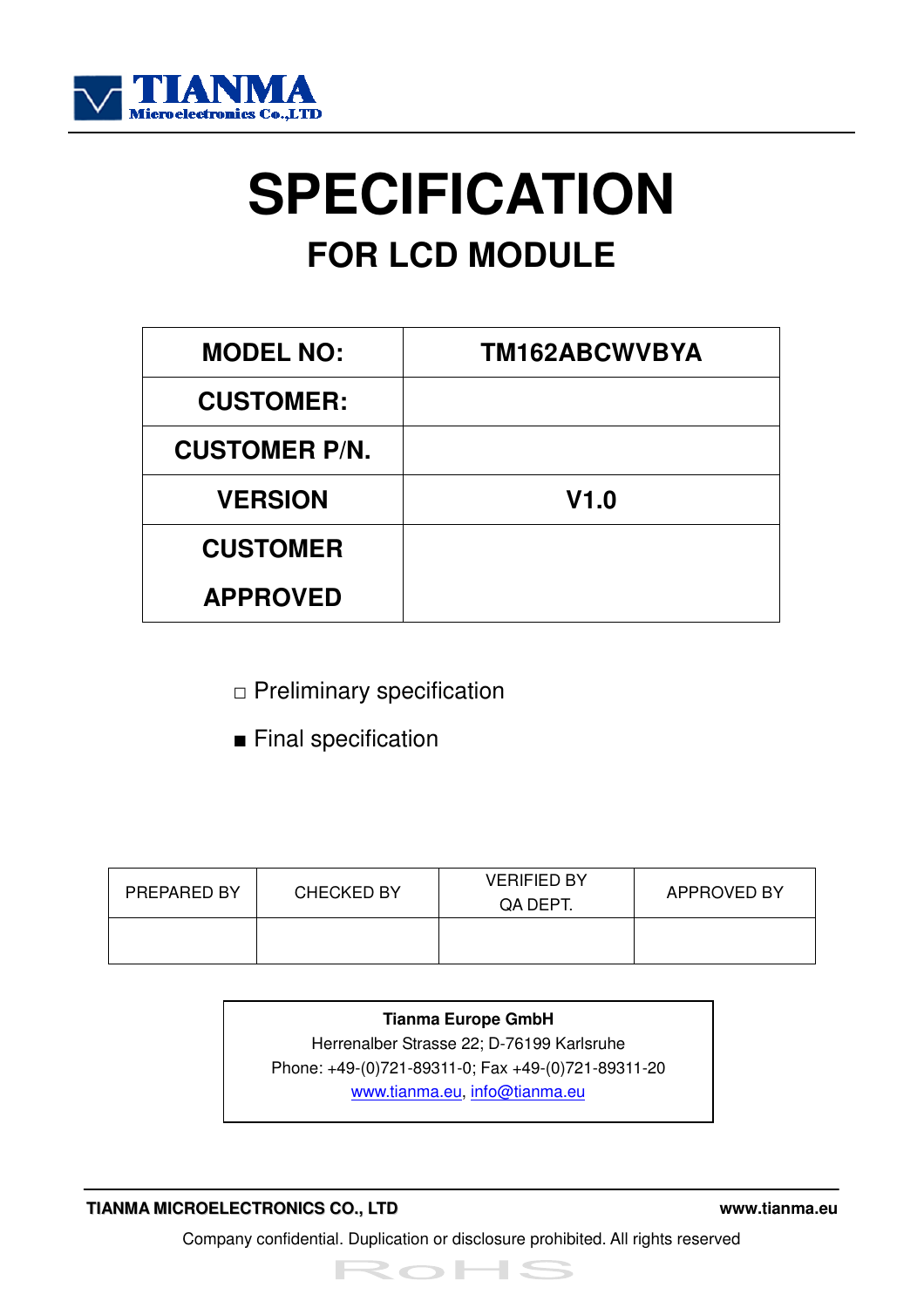

## **REVISION RECORD**

| Version | Page | <b>Revision Items</b> | Name      | Date       |
|---------|------|-----------------------|-----------|------------|
| $0.0\,$ |      | First release         | Tangpu    | 2006.04.03 |
| 0.1     |      | Change some symbol    | <b>TP</b> | 2006.09.30 |
| 0.2     |      | Change Part NO        | YangYong  | 2007.07.28 |
| $1.0$   |      | Change IC             | HongLi    | 2008.01.15 |
|         |      |                       |           |            |
|         |      |                       |           |            |
|         |      |                       |           |            |
|         |      |                       |           |            |
|         |      |                       |           |            |
|         |      |                       |           |            |
|         |      |                       |           |            |
|         |      |                       |           |            |
|         |      |                       |           |            |
|         |      |                       |           |            |
|         |      |                       |           |            |
|         |      |                       |           |            |
|         |      |                       |           |            |
|         |      |                       |           |            |
|         |      |                       |           |            |

**TIANMA MICROELECTRONICS CO., LTD** www.tianma.eu **1 / 29**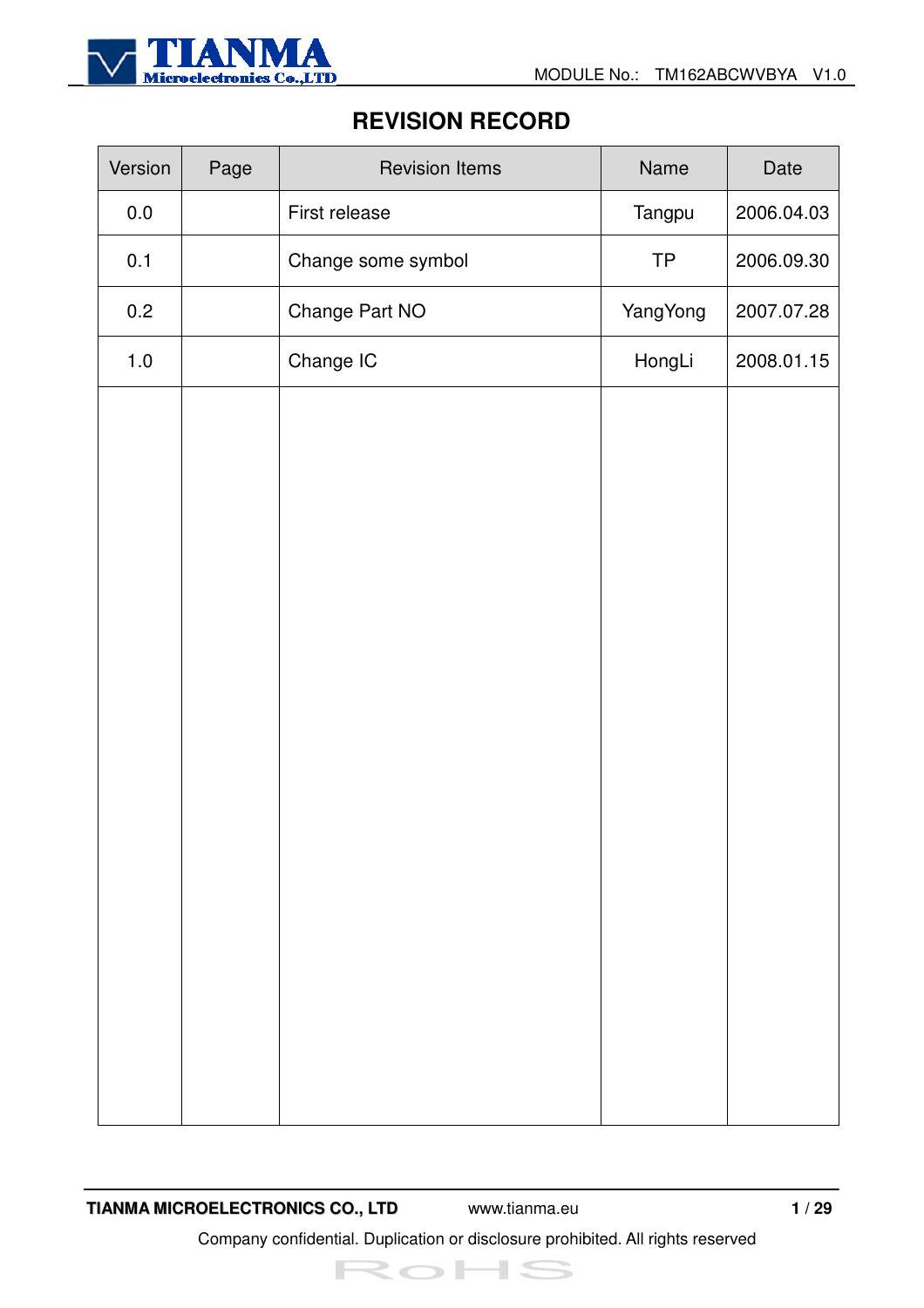

## **TABLE OF CONTENTS**

| Page |
|------|
|      |
|      |
|      |
|      |
|      |
|      |
|      |
|      |
|      |
|      |
|      |
|      |
|      |
|      |



 $2/29$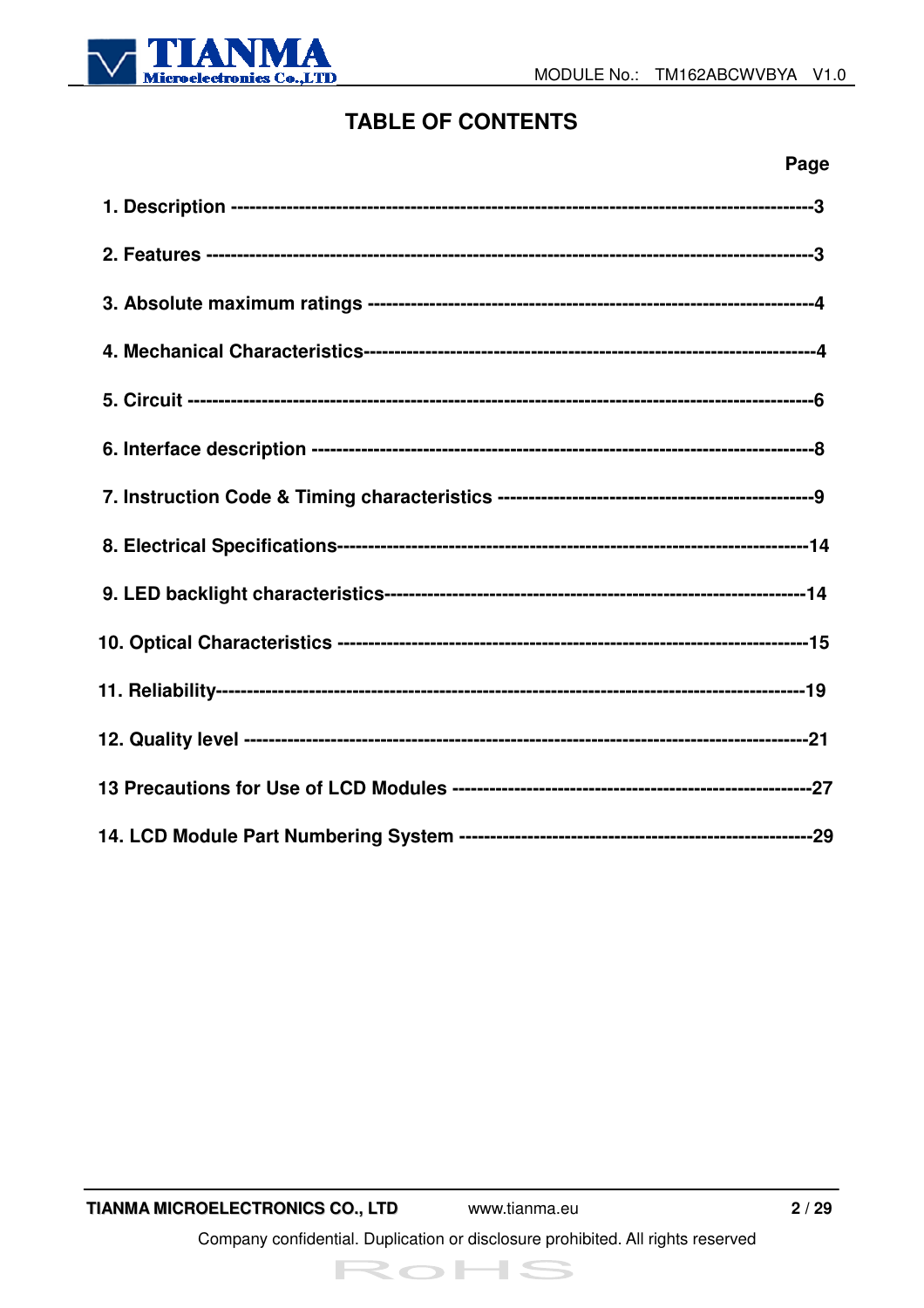

## **1 Description**

The TM162ABCWVBYA, Character LCM unit consists of 16-character $\times$ 2-line dot-matrix(5 $\times$ 8 dot) LCD panel, LCD driver, controller LSI on a single PCB. Incorporating mask ROM-based character generator and display data RAM in the controller LSI, the unit can efficiently display the desired character under microprocessor control.

- Wide viewing direction.
- ◆ Wide Operating temperature.<br>◆ Requirements on environmen
- ! Requirements on environmental protection: RoHS.

#### **2 Features**

| <b>Item</b>                  | <b>Contents</b>                                  |
|------------------------------|--------------------------------------------------|
|                              | <b>STN</b>                                       |
| <b>LCD type</b>              | Positive                                         |
| <b>LCD Duty</b>              | 1/16                                             |
| <b>LCD Bias</b>              | 1/5                                              |
| <b>Polarizer</b>             | <b>Transflective</b>                             |
| <b>LCD background color</b>  | Yellow-Green                                     |
| <b>Segment color</b>         | <b>Blue-Black</b>                                |
| <b>Backlighting</b>          | <b>LED</b>                                       |
| <b>Backlighting type</b>     | Area                                             |
| <b>Backlighting color</b>    | <b>Yellow-Green</b>                              |
| <b>Backlighting drive</b>    | 110 <sub>m</sub> A                               |
| <b>View direction</b>        | 6:00 (wide view direction)                       |
| <b>Operating temperature</b> | $-20^{\circ}\text{C}-+70^{\circ}\text{C}$        |
| <b>Storage temperature</b>   | $-30^{\circ}\mathrm{C}\sim+80^{\circ}\mathrm{C}$ |
| <b>Controller</b>            | ST7066U                                          |
| <b>Frame</b>                 | SPCC (Black)                                     |
| <b>Technology</b>            | <b>COB</b>                                       |
| <b>Power supply</b>          | $VDD=5.0V$                                       |
| <b>Data Transfer</b>         | 8 Bit Parallel                                   |

Notes:

- Color tone can slightly change with temperature and driving voltage.
- Color tone will be changed by backlight.

**TIANMA MICROELECTRONICS CO., LTD** www.tianma.eu **3 / 29**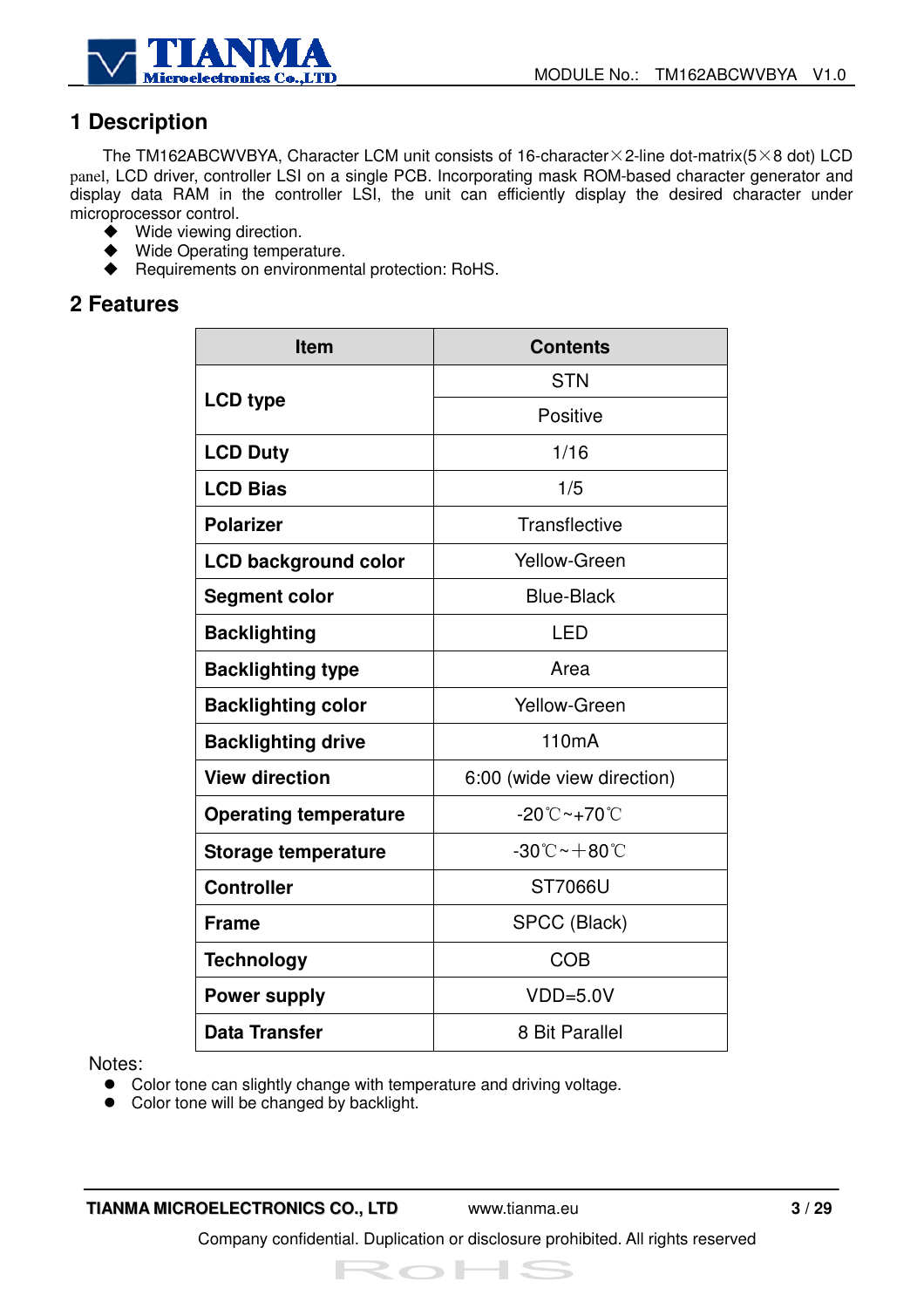

#### **3 Absolute maximum ratings** (Without LED backlighting, Ta=25°C)

| <b>Parameter</b>                | <b>Symbol</b>    | <b>Min</b> | <b>Max</b> | <b>Unit</b>     | <b>Remark</b>   |
|---------------------------------|------------------|------------|------------|-----------------|-----------------|
| Logic circuit supply<br>voltage | <b>VCC</b>       | $-0.3$     | $+7.0$     | ٧               |                 |
| LCD driving<br>voltage          | V <sub>LCD</sub> | VCC-10.0   | $VCC+0.3$  | ٧               |                 |
| Operating<br>temperature range  | Top              | $-20$      | $+70$      | $\rm ^{\circ}C$ | No Condensation |
| Storage<br>temperature range    | <b>Tst</b>       | $-30$      | $+80$      | $\rm ^{\circ}C$ |                 |

Note :

- $\bullet$  LCD operating voltage V<sub>LCD</sub>=V<sub>CC</sub> -V<sub>EE</sub>
- " If the module is above these absolute maximum ratings. It may become permanently damaged.
- $\bullet$   $V_{CC} > V_{SS}$  must be maintained.

## **4 Mechanical Characteristics**

#### **4.1 Mechanical features**

| <b>Parameter</b>                            | <b>Standard Value</b>                  | <b>Unit</b> |
|---------------------------------------------|----------------------------------------|-------------|
| Display type                                | Character Module                       |             |
| Character size( $W \times H$ )              | $2.95\times4.35$                       | mm          |
| Number of dots/characters<br>$(W \times H)$ | $16\times2(5\times8)$                  |             |
| View area $(W \times H)$                    | $64.50 \times 13.50$                   | mm          |
| Active Area $(W \times H)$                  | $57.70 \times 9.40$                    | mm          |
| Dot Size $(W \times H)$                     | $0.55 \times 0.50$                     | mm          |
| Dot Pitch $(W \times H)$                    | $0.60 \times 0.55$                     | mm          |
| Module size( $W \times H \times D$ )        | $80.00 \times 36.00 \times 13.00(MAX)$ | mm          |
| Module total weight (approx)                | 40                                     | g           |
| Module outline dimensions                   | Refer to page 5-"Mechanical drawing"   |             |

#### **4.2 Mechanical drawing**

#### **TIANMA MICROELECTRONICS CO., LTD** www.tianma.eu **4 / 29**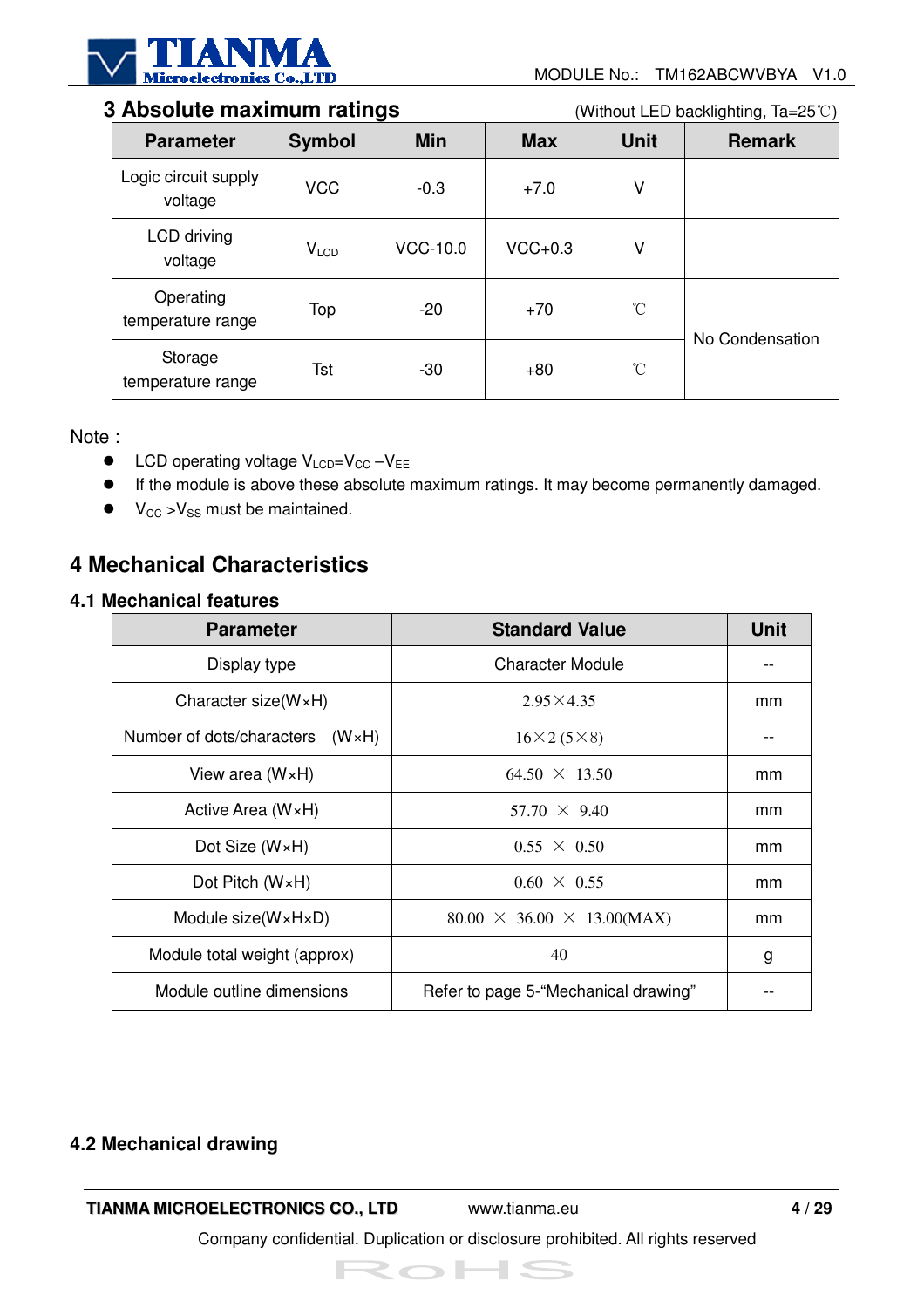



#### **TIANMA MICROELECTRONICS CO., LTD** www.tianma.eu **5 / 29**

Company confidential. Duplication or disclosure prohibited. All rights reserved

ミー

 $\overline{\phantom{a}}$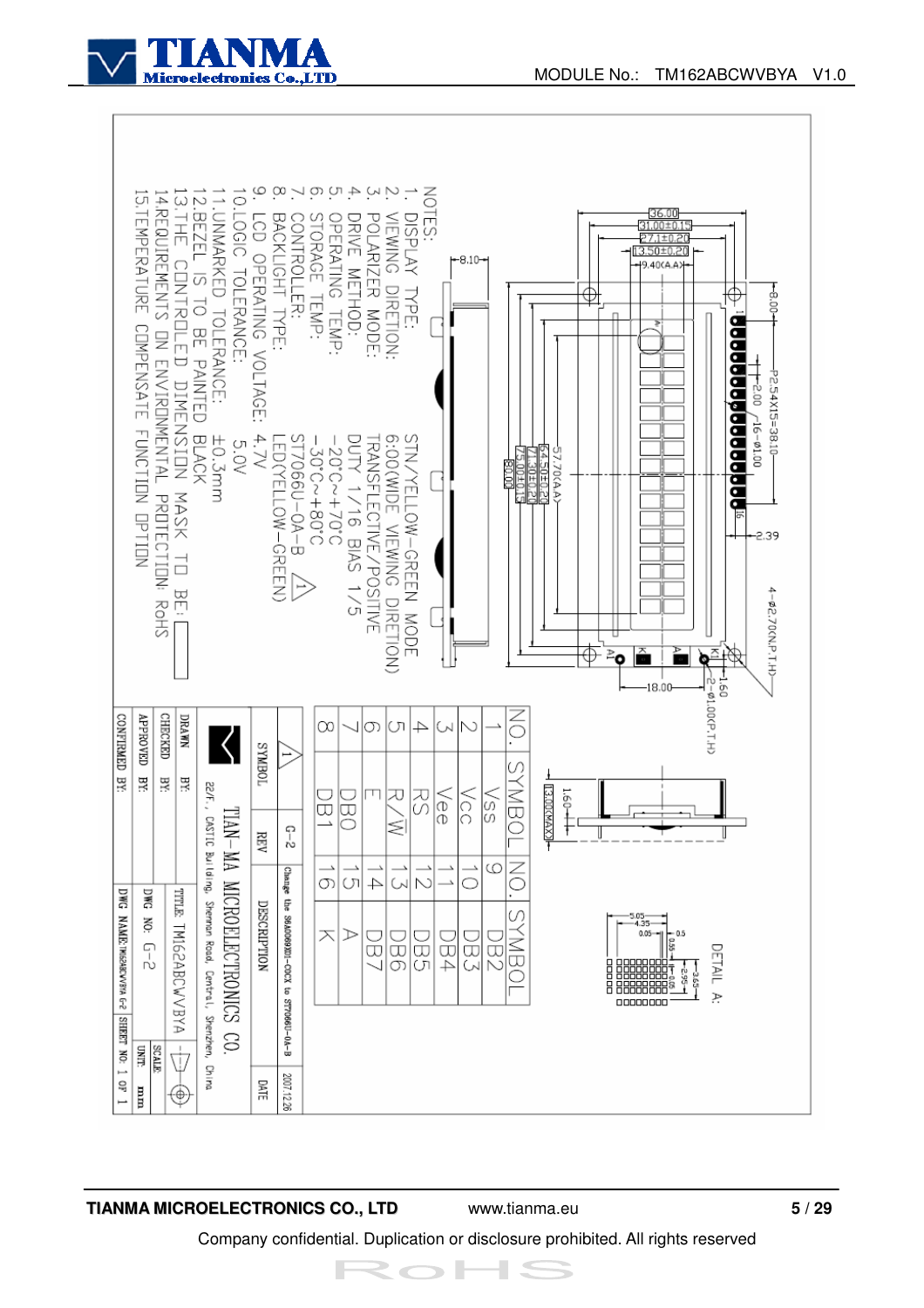

## **5 Circuit**

#### **5.1 Block Diagram**



**TIANMA MICROELECTRONICS CO., LTD** www.tianma.eu **6 / 29**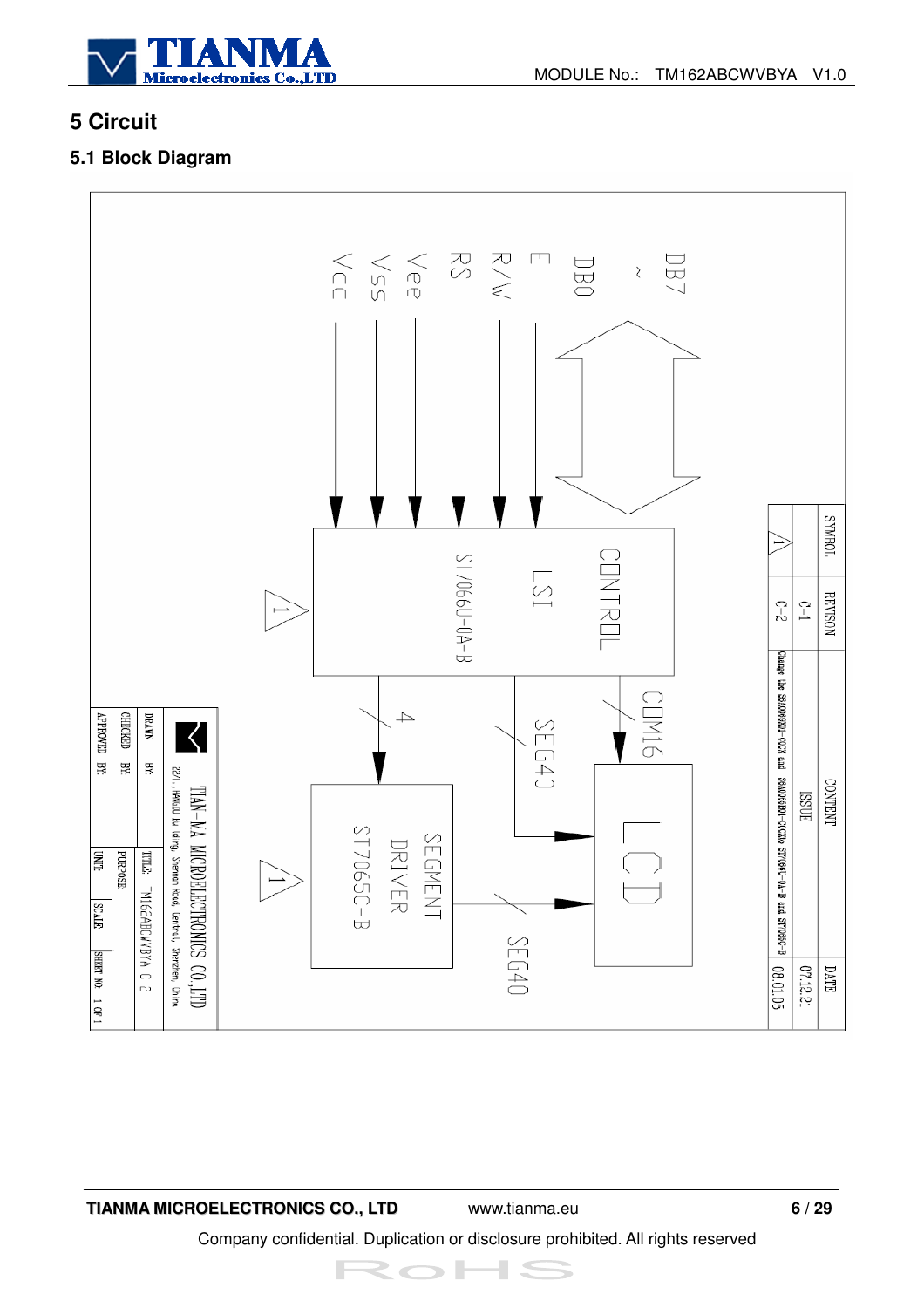

#### **5.2 Recommend power supply circuit**



Note:

- You can control the contrast of module outside by add a VR (the third driving method, please remove R11 on PCB)
- You can use fixed current or 4.2VDC to drive the backlight

**TIANMA MICROELECTRONICS CO., LTD** www.tianma.eu **7 / 29**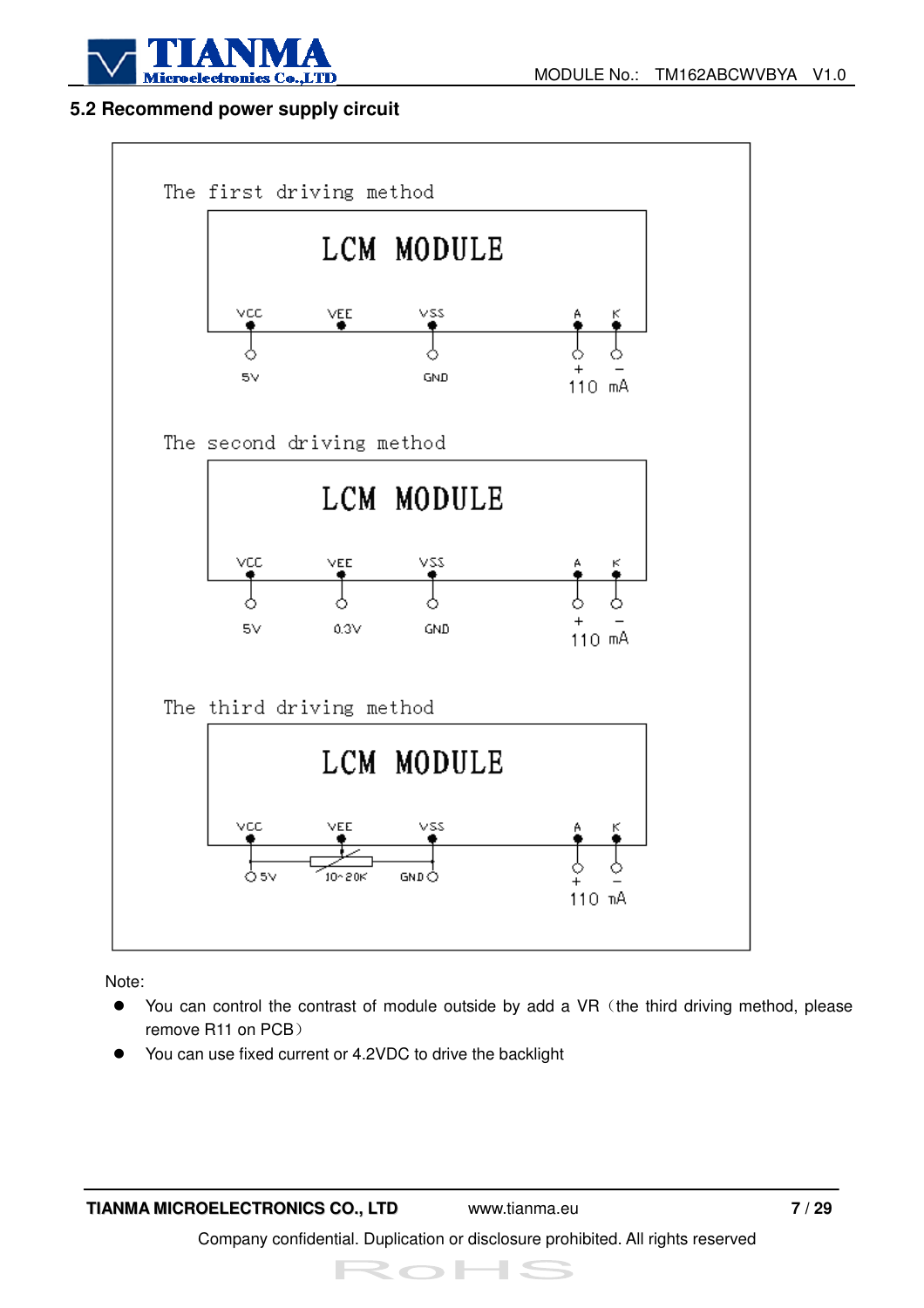

## **6 Interface description**

| Pin No.        | <b>Symbol</b>    | $U$   | <b>Description</b>                           |  |  |  |  |  |
|----------------|------------------|-------|----------------------------------------------|--|--|--|--|--|
| 1              | <b>VSS</b>       | 0V    | Ground                                       |  |  |  |  |  |
| $\overline{2}$ | <b>VCC</b>       | 5.0V  | Power supply voltage for logic and LCD $(+)$ |  |  |  |  |  |
| 3              | <b>VEE</b>       | 0.3V  | Power supply voltage for LCD (-)             |  |  |  |  |  |
| $\overline{4}$ | RS               | $IO$  | Selects registers (H: Data L: Instruction)   |  |  |  |  |  |
| 5              | R/W              | $IO$  | Selects read or write                        |  |  |  |  |  |
| 6              | E                | $IO$  | Data read/write enable signal                |  |  |  |  |  |
| $\tau$         | D <sub>B</sub> 0 | $1/O$ | Data bit0                                    |  |  |  |  |  |
| 8              | DB1              | $IO$  | Data bit1                                    |  |  |  |  |  |
| 9              | DB <sub>2</sub>  | $IO$  | Data bit2                                    |  |  |  |  |  |
| 10             | DB <sub>3</sub>  | $IO$  | Data bit3                                    |  |  |  |  |  |
| 11             | DB <sub>4</sub>  | $IO$  | Data bit4                                    |  |  |  |  |  |
| 12             | DB5              | $IO$  | Data bit5                                    |  |  |  |  |  |
| 13             | DB <sub>6</sub>  | $IO$  | Data bit6                                    |  |  |  |  |  |
| 14             | DB7              | $IO$  | Data bit7                                    |  |  |  |  |  |
| 15             | A                |       | Power supply for LED $(+)$                   |  |  |  |  |  |
| 16             | $\bf K$          | 110mA | Power supply for LED (-)                     |  |  |  |  |  |

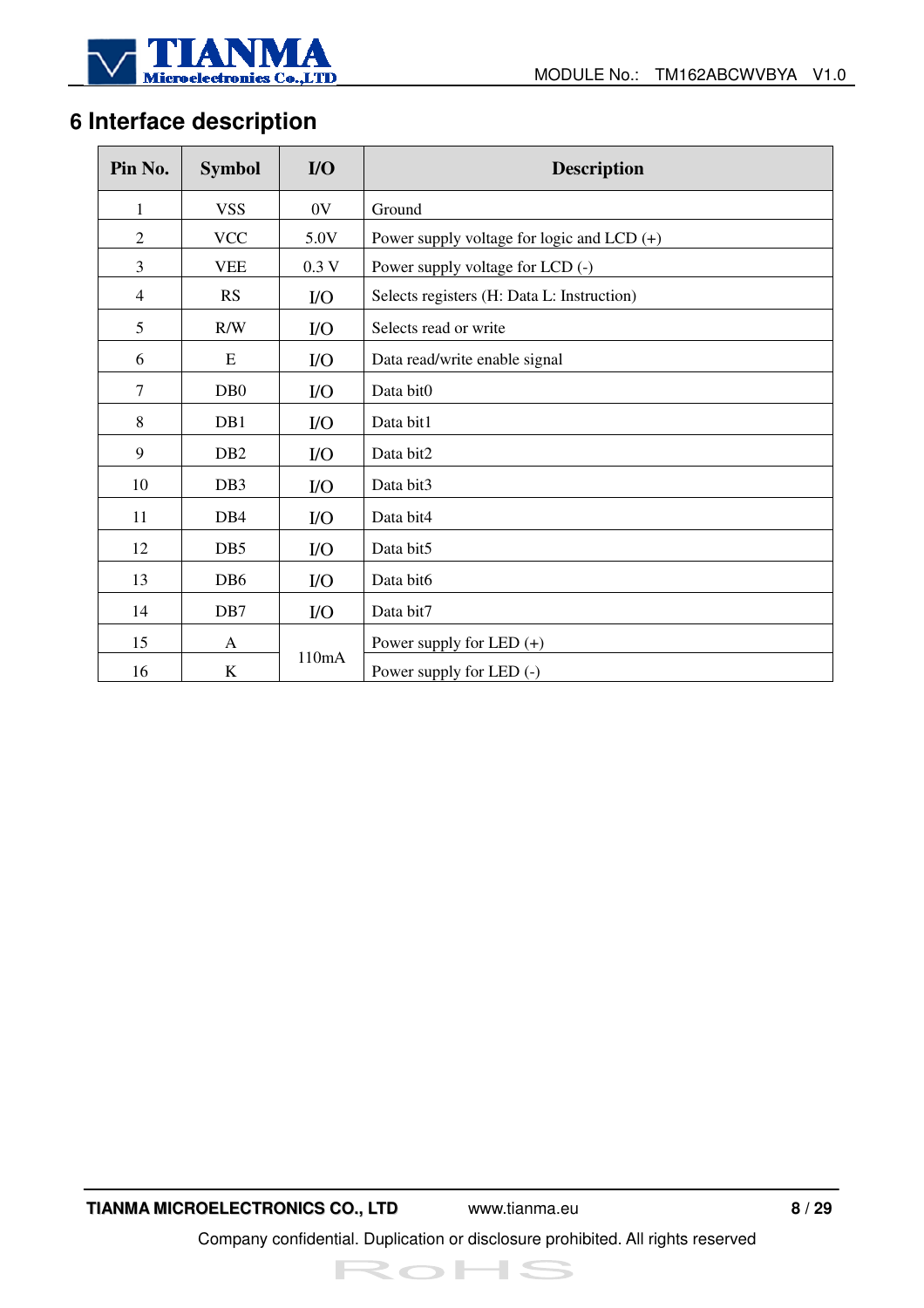

## **7 Instruction Code & Timing characteristics**

#### **7.1 COMMAND**

The module TM162ABCWVBYA includes the controller-ST7066U. The table below lists the types of commands, including the code of each command. More details refer to ST7066U data sheet please.

|                                     |                  |                  |                |                             | <b>Command Code</b>                  |                      |                             |                                          |                                        |                        |                                                                                                                                                     | <b>Execution</b>       |
|-------------------------------------|------------------|------------------|----------------|-----------------------------|--------------------------------------|----------------------|-----------------------------|------------------------------------------|----------------------------------------|------------------------|-----------------------------------------------------------------------------------------------------------------------------------------------------|------------------------|
| <b>Command</b>                      | <b>RS</b>        | R/W              | DB7            | D <sub>B6</sub>             | DB5                                  | DB4                  | DB <sub>3</sub>             | DB <sub>2</sub>                          | DB1                                    | D <sub>B</sub> 0       | <b>Command Description</b>                                                                                                                          | time (fsoc=<br>270kHz) |
| Clear Display                       | $\Omega$         | $\theta$         | $\overline{0}$ | $\Omega$                    | $\Omega$                             | $\theta$             | $\Omega$                    | $\theta$                                 | $\mathbf{0}$                           | $\mathbf{1}$           | Write "20H" to DDRAM. and set<br>DDRAM address to "00H" from AC.                                                                                    | 1.52ms                 |
| Return Home                         | $\theta$         | $\mathbf{0}$     | $\mathbf{0}$   | $\mathbf{0}$                | $\overline{0}$                       | $\theta$             | $\Omega$                    | $\theta$                                 | 1                                      | X                      | Set DDRAM address to "00H" from<br>AC and return cursor to its original<br>position if shifted. The contents of<br>DDRAM are not changed.           | 1.52ms                 |
| <b>Entry Mode</b><br>Set            | $\overline{0}$   | $\theta$         | $\mathbf{0}$   | $\overline{0}$              | $\overline{0}$                       | $\mathbf{0}$         | $\mathbf{0}$                | 1                                        | I/D                                    | S                      | Sets cursor move direction and<br>specifies display shift. These<br>operations are performed during data<br>write and read.                         | 37us                   |
| Display<br><b>ON/OFF</b><br>Control | $\Omega$         | $\overline{0}$   | $\overline{0}$ | $\Omega$                    | $\Omega$                             | $\mathbf{0}$         | $\mathbf{1}$                | D                                        | $\mathcal{C}$                          | B                      | D=1:entire display on<br>$C=1$ :cursor on<br>B=1:cursor position on                                                                                 | 37us                   |
| Cursor or<br>Display Shift          | $\Omega$         | $\overline{0}$   | $\overline{0}$ | $\overline{0}$              | $\Omega$                             | 1                    | S/C                         | R/L                                      | $\boldsymbol{\mathrm{X}}$              | X                      | Set cursor moving and display shift<br>control bit, and the direction, without<br>changing DDRAM data.                                              | 37us                   |
| <b>Function Set</b>                 | $\theta$         | $\theta$         | $\mathbf{0}$   | $\overline{0}$              | 1                                    | DL                   | N                           | F                                        | $\mathbf X$                            | X                      | Set interface data length (DL: 4-<br>bit/8-bit), numbers of display line<br>$(N: 1$ -line/2-line), display font<br>type(F: 5 X 8 dots/ 5 X 11 dots) | 37us                   |
| Set CGRAM                           | $\theta$         | $\Omega$         | $\overline{0}$ | 1                           | AC                                   | AC                   | AC                          | AC                                       | AC                                     | $\mathbf{A}\mathbf{C}$ | Set CGRAM address in address                                                                                                                        | 37us                   |
| <b>Address</b>                      |                  |                  |                |                             | 5                                    | $\overline{4}$       | 3                           | 2                                        | $\mathbf{1}$                           | $\overline{0}$         | counter.                                                                                                                                            |                        |
| <b>Set DDRAM</b><br><b>Address</b>  | $\Omega$         | $\theta$         | $\mathbf{1}$   | AC<br>6                     | AC<br>5                              | AC<br>$\overline{4}$ | AC<br>3                     | AC<br>$\overline{c}$                     | AC<br>$\mathbf{1}$                     | AC<br>$\boldsymbol{0}$ | Set DDRAM address in address<br>counter.                                                                                                            | 37us                   |
| Read Busy<br>Flag and<br>Address    | $\boldsymbol{0}$ | $\mathbf{1}$     | BF             | $\mathbf{A}\mathbf{C}$<br>6 | $\mathbf{A}\mathbf{C}$<br>$\sqrt{5}$ | AC<br>$\overline{4}$ | $\mathbf{A}\mathbf{C}$<br>3 | $\mathbf{A}\mathbf{C}$<br>$\overline{2}$ | $\mathbf{A}\mathbf{C}$<br>$\mathbf{1}$ | AC<br>$\overline{0}$   | Whether during internal operation or<br>not can be known by reading BF. The<br>contents of address counter can also<br>be read.                     | <b>Ous</b>             |
| Write Data to<br><b>RAM</b>         | 1                | $\boldsymbol{0}$ | D7             | D <sub>6</sub>              | D <sub>5</sub>                       | D <sub>4</sub>       | D <sub>3</sub>              | D <sub>2</sub>                           | D1                                     | D <sub>0</sub>         | Write data into internal RAM<br>(DDRAM/CGRAM).                                                                                                      | 37ms                   |
| Read Data<br>from RAM               | 1                | $\mathbf{1}$     | D7             | D <sub>6</sub>              | D <sub>5</sub>                       | D <sub>4</sub>       | D <sub>3</sub>              | D <sub>2</sub>                           | D1                                     | D <sub>0</sub>         | Read data from internal RAM<br>(DDRAM/CGRAM).                                                                                                       | 37ms                   |

**TIANMA MICROELECTRONICS CO., LTD** www.tianma.eu **9 / 29**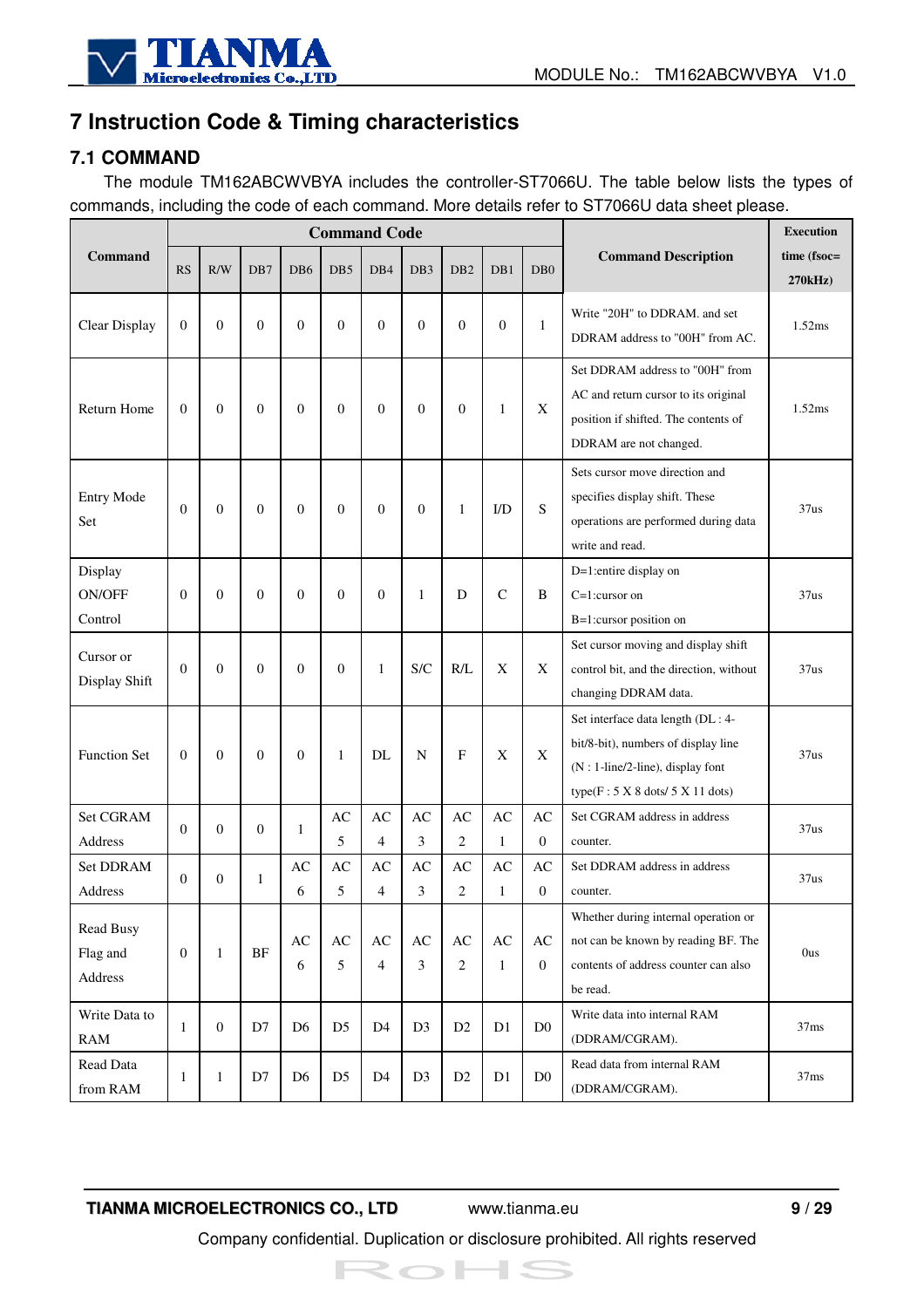

Be sure the ST7066U is not in the busy state(BF=0) before sending an instruction from the MPU to the ST7066U.If an instruction is sent without checking the busy flag, the time between the first instruction and next instruction will take much longer than the instruction time itself. Refer to instruction Table for the list of each instruction execution time.

#### **7.2 Interface Timing characteristics**

Note: Please refer to IC: ST7066U data sheet for more details.

|             |                          |                       |      | $(VCC = 5V, TA = 25^{\circ}C)$ |            |      |
|-------------|--------------------------|-----------------------|------|--------------------------------|------------|------|
| <b>Mode</b> | <b>Characteristics</b>   | <b>Symbol</b>         | Min  | <b>Typ</b>                     | <b>Max</b> | Unit |
|             | Enable Cycle Time        | $T_{\rm C}$           | 1200 |                                |            |      |
|             | Enable Rise / Fall Time  | $T_R$ , $T_F$         |      |                                | 25         |      |
| Write Mode  | Enable Pulse Width       | <b>T<sub>PW</sub></b> | 140  |                                |            |      |
| (refer to   | Address Setup Time       | $T_{AS}$              | 0    |                                |            | ns   |
| $Figure-1)$ | <b>Address Hold Time</b> | $T_{AH}$              | 10   |                                |            |      |
|             | Data Setup Time          | $T_{DSW}$             | 40   |                                |            |      |
|             | Data Hold Time           | $T_{H}$               | 10   |                                |            |      |



Figure 1. Write Mode Timing Diagram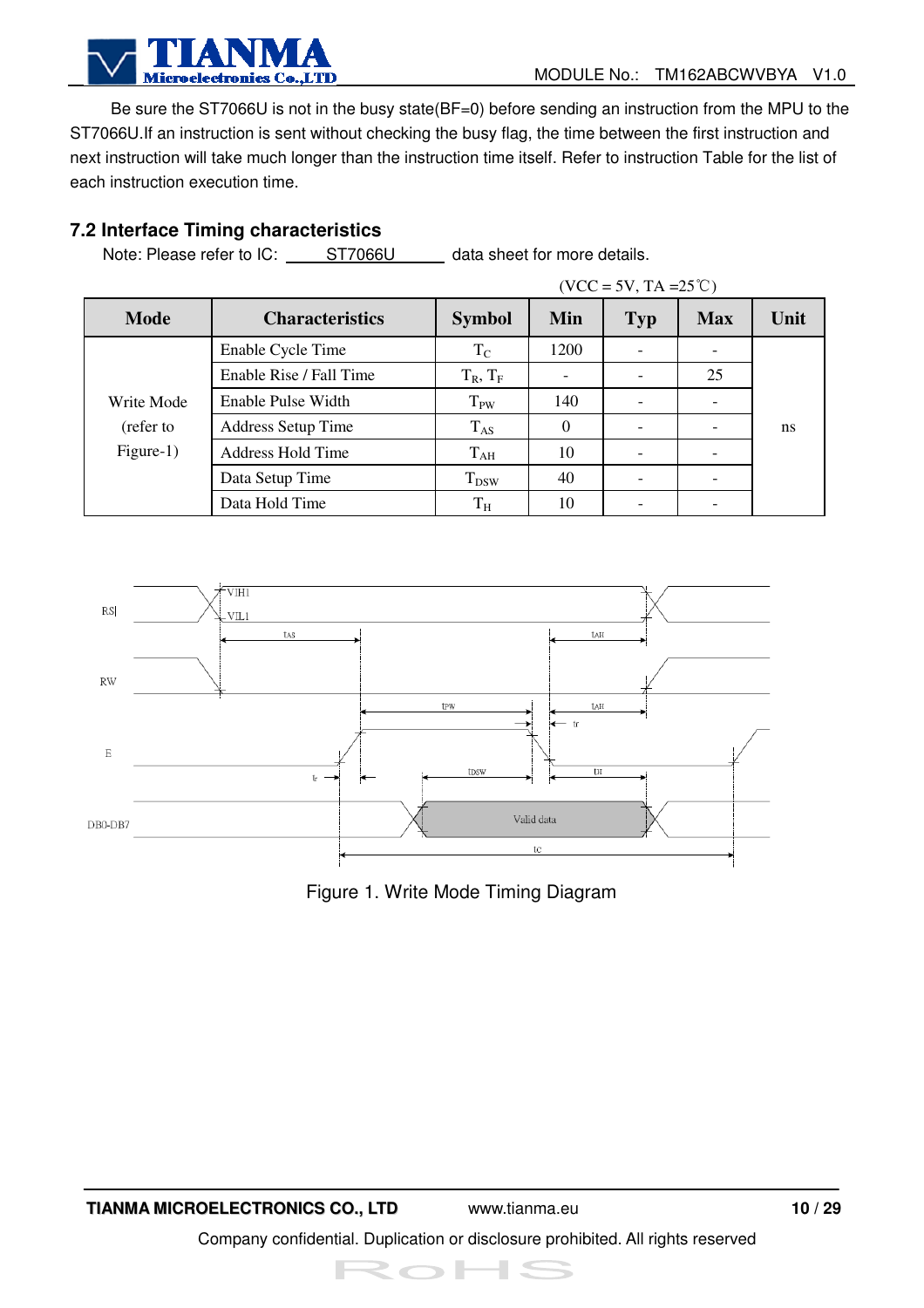

|             |                           |               |          |            | $(VCC = 5V, Ta = 25°C)$ |      |
|-------------|---------------------------|---------------|----------|------------|-------------------------|------|
| <b>Mode</b> | <b>Characteristics</b>    | <b>Symbol</b> | Min      | <b>Typ</b> | <b>Max</b>              | Unit |
|             | Enable Cycle Time         | $\rm T_C$     | 1200     |            |                         |      |
|             | Enable Rise / Fall Time   | $T_R$ , $T_F$ |          |            | 25                      |      |
| Read Mode   | Enable Pulse Width        | $T_{PW}$      | 140      |            |                         |      |
| (refer to   | <b>Address Setup Time</b> | $T_{AS}$      | $\theta$ |            |                         | ns   |
| Figure-2)   | <b>Address Hold Time</b>  | $T_{AH}$      | 10       |            |                         |      |
|             | Data Setup Time           | $T_{\rm DDR}$ |          |            | 100                     |      |
|             | Data Hold Time            | $\rm T_H$     | 10       |            |                         |      |



Figure2. Read Mode Timing Diagram

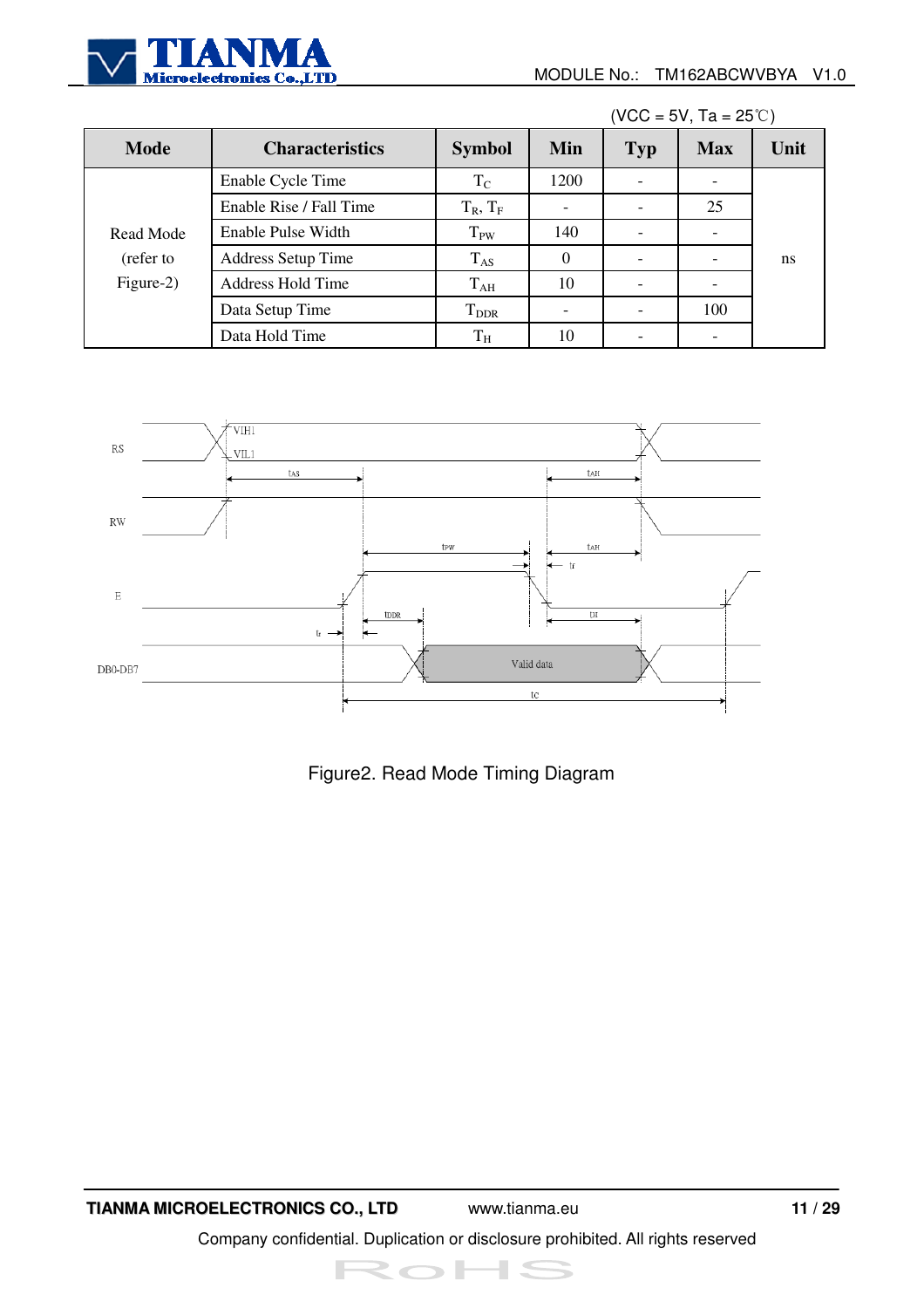

#### **7.3 character generator code map (Please refer to ST7066U datasheet for other character code map)**

| $b7 - b4$    |                  |      |              |         |                     |        |           |              |      |      |           |                    |                             |                      |                  |                        |
|--------------|------------------|------|--------------|---------|---------------------|--------|-----------|--------------|------|------|-----------|--------------------|-----------------------------|----------------------|------------------|------------------------|
| <b>63-60</b> | 0000             | 0001 | 0010         | 0011    | 0100                | 0101   | 0110      | 0111         | 1000 | 1001 | 1010      | 1011               | 1100                        | 1101                 | 1110             | 1111                   |
| 0000         | CG<br>RAM<br>(1) |      |              | Ø       | U                   | ₽      | 虔         | m.           |      |      |           |                    | ÿ                           | man i<br>ж<br>жx,    | ē.               | 巢                      |
| 0001         | $^{(2)}$         |      |              | I       | Ħ                   | Ы      | ä.        | 蝴            |      |      | в         | ł                  | H                           | Ш                    | ä.               | C)                     |
| 0010         | (3)              |      | н            | m<br>Ш  | --<br>B             | R      | D         | 賱            |      |      |           | H                  | U<br>B                      | Ħ                    | H.               | Ø                      |
| 0011         | (4)              |      | Ħ            | B       | ш                   | D      | Ш         | š,           |      |      | U         | 唖<br>¢             | <br>man<br>3                | Ħ                    | ä,               | 躑                      |
| 0100         | (5)              |      | 驒            | 4       | ₽                   |        | d         | $\spadesuit$ |      |      | ٩         | men.<br>Ш          | ľ                           | ⊕                    | Ш                | m.<br>щ                |
| 0101         | (6)              |      | Ħ            | 颐<br>∰  | 瞱<br>ш.             | $\phi$ | W         | ш            |      |      | н         | <b>COLE</b><br>H,  | W.                          | ×.<br>H.             | U,               | 閱                      |
| 0110         | Ø                |      | B            | 踂<br>ш  | <br>Book            |        | Ī         | 壣            |      |      | <br>.     | Ħ                  | man i<br>an ing Kabupatèn K | --<br>---<br>an an I | p                | E                      |
| 0111         | (8)              |      |              |         | 翢                   | W      | 3000<br>U | W            |      |      | <br>×     | ш<br>Ξ             | <b>ANGER</b><br>ш           | <br>.<br>×           | ,,,,,<br>ш<br>w. | Ħ                      |
| 1000         | (1)              |      | II.          | θ       | Ш                   | ×      | Ő         | W.           |      |      | ¢         | D                  | HH.<br>W.                   | j                    | ₽                | <br>×                  |
| 1001         | (2)              |      | l            | w<br>ψb | I                   |        | ï         | Þ            |      |      | et e<br>w | Ĩ                  | j                           | H                    | щ                | U<br>w.                |
| 1010         | (3)              |      | Ш            | 闎<br>ж  | I                   | H      | Ħ         | X.           |      |      | <br>W.    | <b>HOOKS</b><br>щü |                             | ţ,<br>φ              | j<br>ж           | 驒                      |
| 1011         | (4)              |      | H            | ţ       | $\phi^{\rm b}$<br>K |        | K         | 1            |      |      | H         | Ħ                  | <b>BOOK</b><br>an an        | ▦                    | K,               | 躢                      |
| 1100         | (5)              |      | b.           | 侮       | ▦                   | ¥      | j,        |              |      |      | Ť.        | ж<br>н<br>ж<br>m   | <b>HOOKS</b>                | an ng                | ij,              | m                      |
| 1101         | (6)              |      | <b>HOURS</b> | <br>    | Ħ                   | Ш      |           | š            |      |      | ш         | anno 1<br>W,       | 晦                           | ш<br>ш               | E                | ×<br><b>ANGER</b><br>× |
| 1110         | Ø)               |      | ж            | ٠       |                     | Øр     | n         | W            |      |      | ≋         | I.                 | H<br>î                      | ш                    | 爴                |                        |
| 1111         | (8)              |      |              | ш       | ш                   | -----  | ₩<br>w.   | H            |      |      | ш<br>×.   | H<br>m             | m<br>w                      | 鳳                    | ö<br>m.          | W                      |

#### **TIANMA MICROELECTRONICS CO., LTD** www.tianma.eu **12 / 29**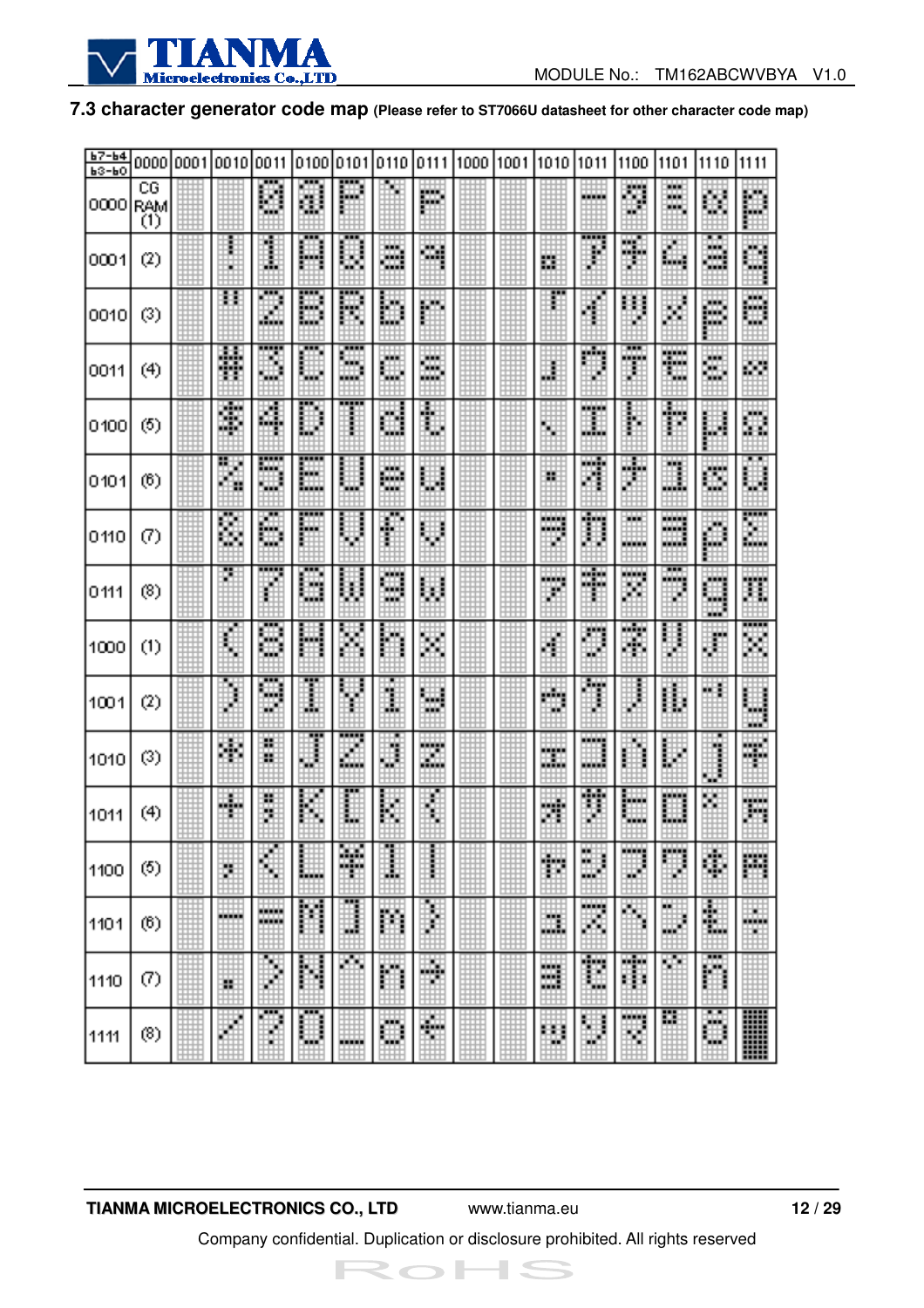

#### **7.4 Initialization flow map**

(For 8-Bit Interface  $F_{\text{OSC}}$ =270KHz)



**TIANMA MICROELECTRONICS CO., LTD** www.tianma.eu **13 / 29**  Company confidential. Duplication or disclosure prohibited. All rights reserved

RoHS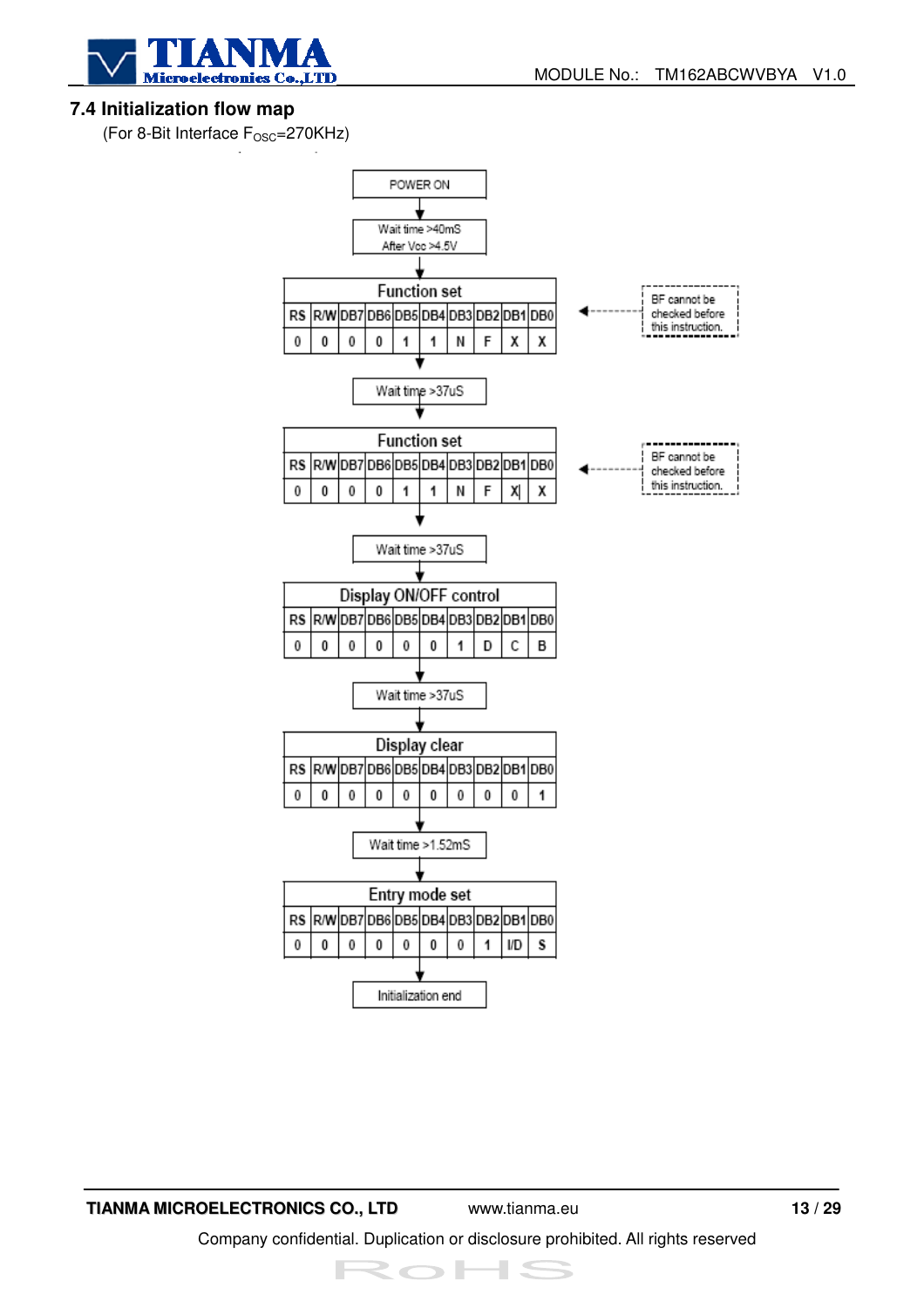

## **8 Electrical characteristics** V<sub>CC</sub>=5.0V, V<sub>SS</sub>=0V, Ta=25<sup>°</sup>C

| <b>Parameter</b>                                     |          | <b>Symbol</b>       | <b>Condition</b>                              | <b>MIN</b>  | <b>TYP</b> | <b>MAX</b>   | <b>UNIT</b> |
|------------------------------------------------------|----------|---------------------|-----------------------------------------------|-------------|------------|--------------|-------------|
| Logic circuit supply voltage                         |          | $V_{\rm CC}$        |                                               | 4.8         | 5.0        | 5.2          |             |
| Power supply LCD(-)                                  |          | V <sub>LCD</sub>    |                                               | 4.4         | 4.7        | 5.0          |             |
| Input voltage for logic<br>circuit                   | "H"level | $V_{\text{IH}}$     |                                               | $0.7V_{CC}$ |            | $V_{\rm CC}$ | V           |
|                                                      | "L"level | $V_{IL}$            |                                               | $-0.3$      |            | 0.6          |             |
| for<br>voltage<br>Output                             | "H"level | $V_{OH}$            | $V_{CC} = 5.0V$                               | 3.9         |            | $V_{CC}$     |             |
| logic circuit                                        | "L"level | $V_{OL}$            |                                               |             |            | 0.4          |             |
| Logic power supply current<br>(Without backlighting) |          | $I_{\rm CC}$        | F <sub>osc</sub><br>$=270KHz$<br>$VCC = 5.0V$ |             | 0.5        | 2.0          | mA          |
| Used driver IC                                       |          | ST7066U OF SITRONIX |                                               |             |            |              |             |

## **9 LED backlight characteristics Ta=25**<sup>°</sup>C



## CIRCUIT DIAGRAM (LED 2X11=22 dies)

| <b>Item</b>          | <b>Symbol</b>  | <b>Condition</b> | MIN. | TYP. | MAX. | <b>Unit</b>     |
|----------------------|----------------|------------------|------|------|------|-----------------|
| Forward voltage      | $V_{f}$        | $I_f = 110mA$    | 4.0  | 4.2  | 4.4  |                 |
| Luminous intensity*  | Bp             |                  | 150  | 200  | $-$  | $\text{cd/m}^2$ |
| Luminous Uniformity* | $\triangle$ Bp | $I_f = 110mA$    | 70   |      |      | %               |
| Peak Wave length     | Λp             |                  | 569  | 572  | 575  | nm              |

#### **Note:**

- $\bullet$  Measured at the bare LED backlight unit.
- If the backlight is above these maximum ratings for long time, the service life of the LED backlight will reduce or it will cause poor reliability.

**TIANMA MICROELECTRONICS CO., LTD** www.tianma.eu **14 / 29**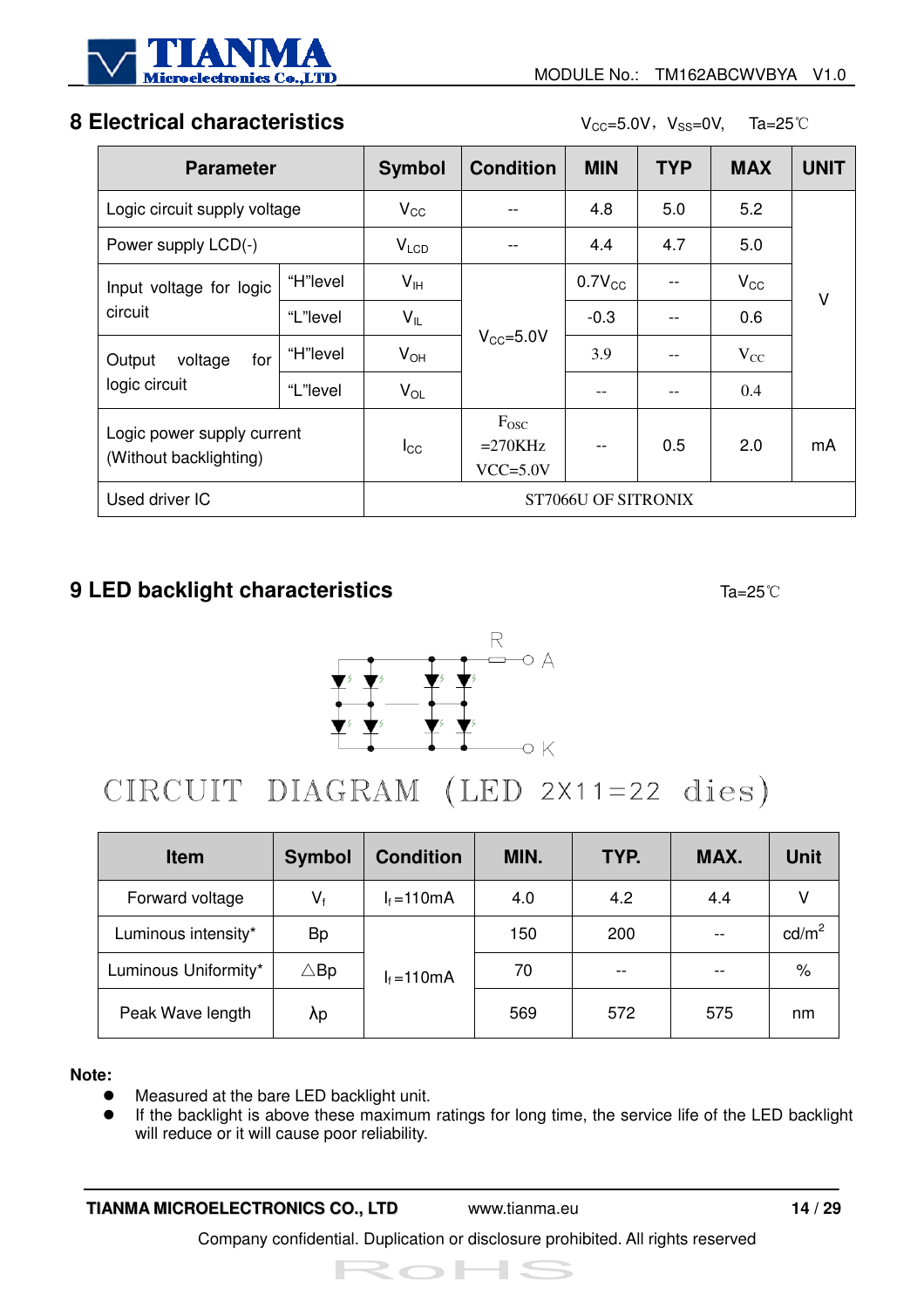

## **10 Optical Characteristics**

#### **10.1 Optical Characteristics** Ta=25°C

| <b>10.1 Optical Onaracteristics</b><br>∪ ن∟−ا |                   |                                           |     |             |      |        |                |               |               |
|-----------------------------------------------|-------------------|-------------------------------------------|-----|-------------|------|--------|----------------|---------------|---------------|
| Parameter                                     |                   | Symbol                                    |     | Ratings     |      | Unit   | Measuring      | Reference     |               |
|                                               |                   |                                           | Min | <b>Type</b> | Max. |        | Temp.          |               |               |
|                                               | Operating voltage | $V_{o}$                                   | 4.5 | 4.7         | 4.9  | $\vee$ | 25°C           | $(Note 10-1)$ |               |
|                                               | Frame frequency   |                                           |     | 70          |      | Hz     |                | $(Note 10-2)$ |               |
|                                               | Contrast ratio    | Cr( $\theta$ =20°,                        |     | 10          |      |        | $25^{\circ}$ C | $(Note 10-3)$ |               |
|                                               |                   | $\Phi = 90^\circ$ or 270 $^\circ$ )       |     |             |      |        |                |               |               |
|                                               | Turn on           |                                           |     |             | 250  | ms     | 25°C           | $(Note10-4)$  |               |
| Response                                      |                   | $t_{on}$                                  |     |             |      |        | $0^{\circ}$ C  |               |               |
| time                                          | Turn off          |                                           |     |             | 200  |        | $25^{\circ}$ C |               |               |
|                                               |                   | $t_{\text{off}}$                          |     |             |      |        | ms             |               | $0^{\circ}$ C |
| Viewing<br>angle                              | Up-down           | $\theta$ 1                                |     | $-45 - 60$  |      | deg    | $25^{\circ}$ C | $(Note 10-5)$ |               |
|                                               |                   | $(\Phi = 90^\circ \text{ or } 270^\circ)$ |     |             |      |        |                |               |               |
| $(Cr \geq 2)$                                 | Left-right        | $\theta$ <sub>2</sub>                     |     | $-35 - 40$  |      | deg    | $25^{\circ}$ C |               |               |
|                                               |                   | ( $\Phi$ =0° or 180°)                     |     |             |      |        |                |               |               |

(Note10-1) The maximum and minimum ratings don't mean the LCD works well in the whole range of Vo. Vo must be adjusted to optimize the viewing angle and contrast. Refer to definition of drive voltage, refer to 10.2.

(Note10-2) The frequency shouldn't be too low to avoid flicker. Refer to definition of drive voltage, refer to 10.2.

(Note10-3) Refer to 10.2/10.3/10.4/10.5.

(Note10-4) The selected state is dark and non-selected state is white( or bright) with positive type, reversely the selected state is white (or bright) and non-selected state is dark with negative type. Refer to 10.6 definition of response time.

(Note10-5) Generally the viewing direction is 6:00 or12:00, sometimes 3:00 or 9:00. The range of left to right and up to down based on Cr=2 show the viewing angle. Viewing angle range isn't the range of defects inspection. Refer to 10.4.

RoHS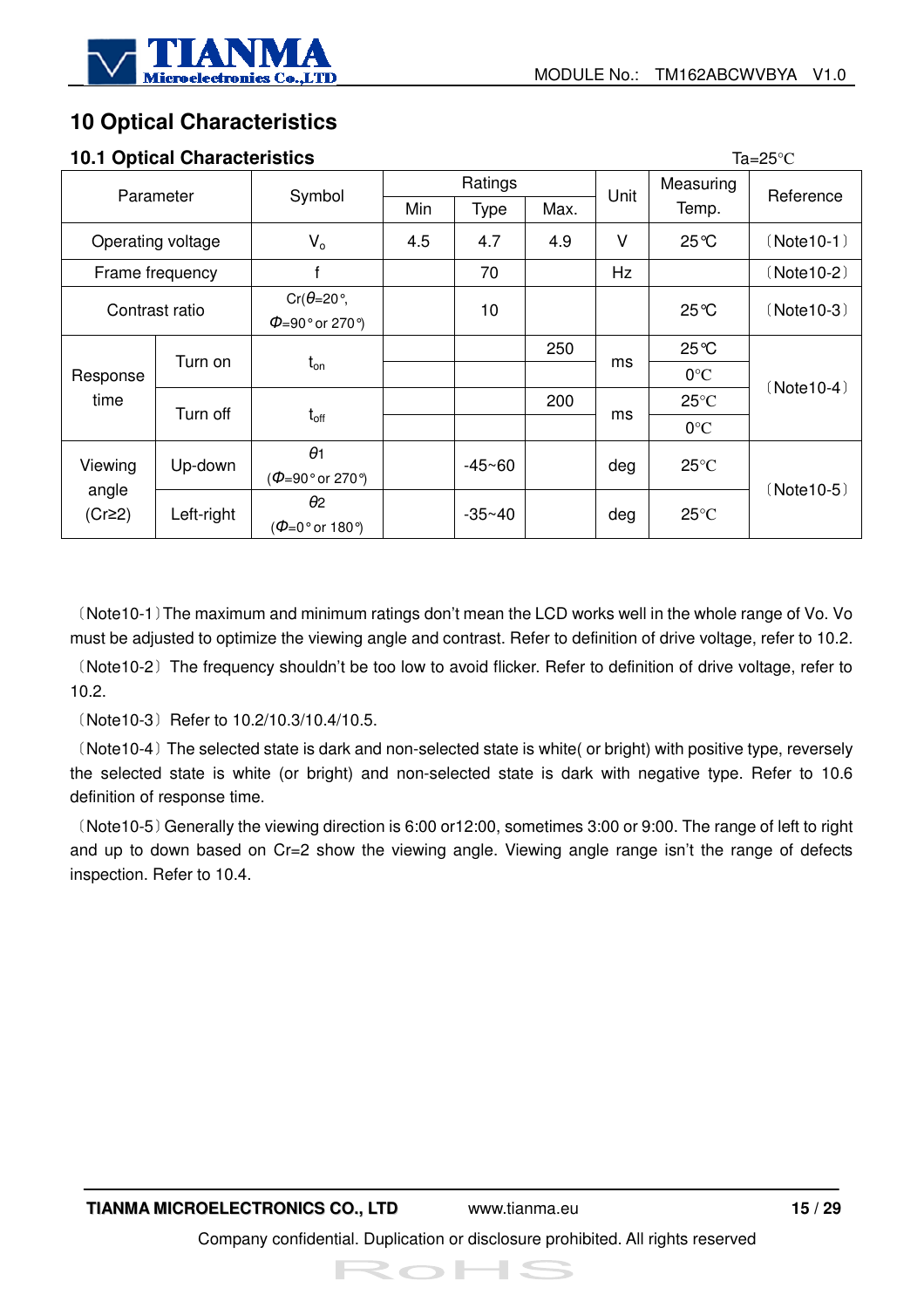

#### **10.2 Definition of drive voltage**

#### **(1) Definition of drive voltage and waveform**



Fig.1 Definition of drive voltage and waveform

| Operating voltage: $V_0$ | Frame frequency: $f=1/T$ |
|--------------------------|--------------------------|
| Duty: 1/N                | Bias: 1/a                |

#### (2) Operating voltage:  $V<sub>o</sub>$

TIANMA can evaluate whether the LCD can be redesigned to obtain customer preferable performance if customer's LCD drive voltage isn't adjustable.

#### **10.3 Optical characteristics measurement equipment and method**

The setup and test method are showed in fig.2. Test methods are different according to different illumination mode.

Transmissive mode: light resource is placed at the back of LCD.

Reflective mode and transflective mode: light resource is placed at the front side of LCD.



Fig.2: Optical characteristics measurement equipment

The chamber temperature, light resource and driving signal should be stable before testing. If test the

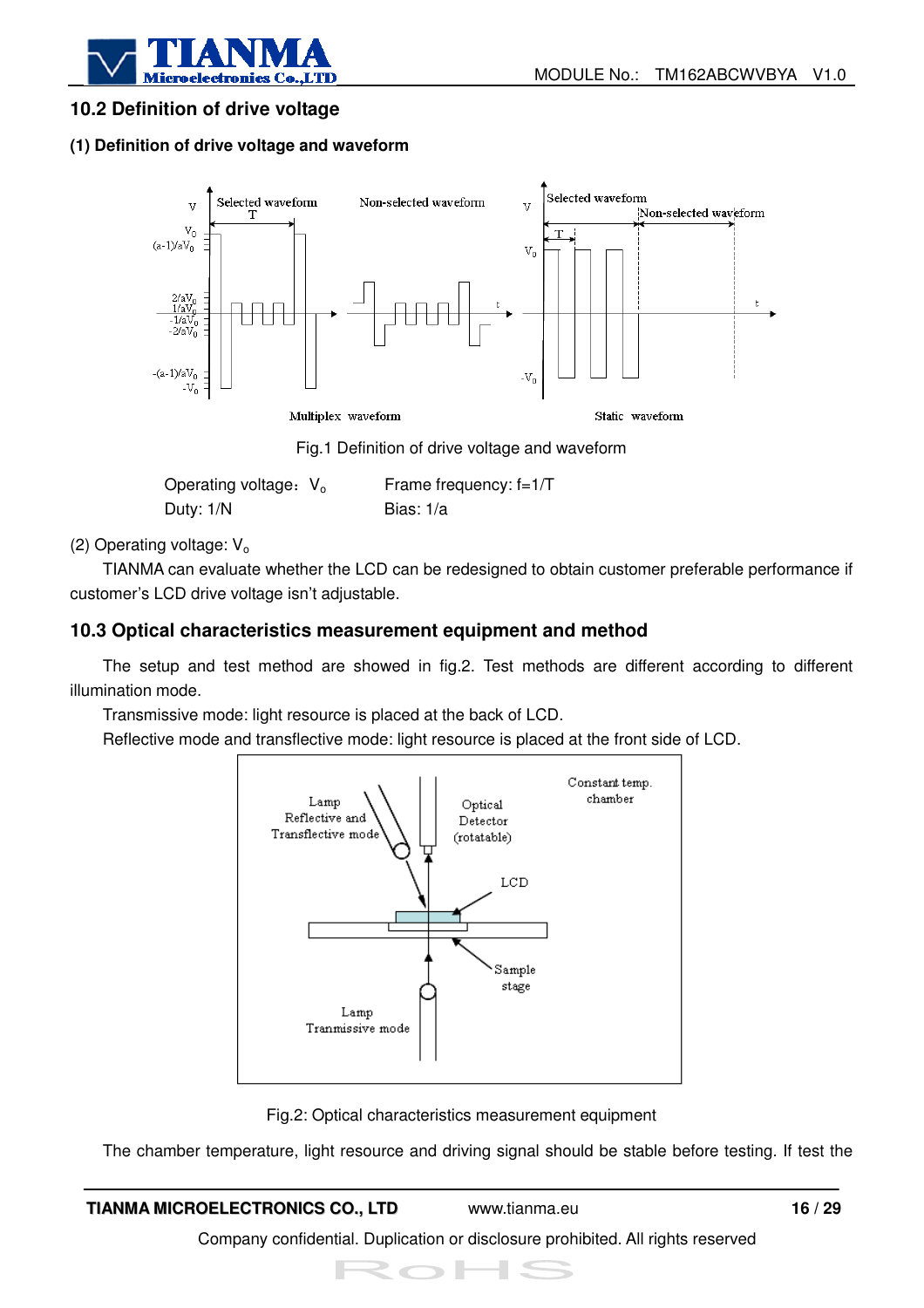

characteristics under high or low temperature, the test system should be stable for more than 10 minutes before testing.

#### **10.4 Definition of viewing direction**

Refer to the graph below marked by  $\theta$  and  $\Phi$ 



Fig.3: Definition of viewing direction

#### **10.5 Definition of contrast ratio**

 Contrast ratio can be calculated by the formula (10-1) below for positive type. If the LCD is negative type, Cr (θ, Φ) is equal to luminance (θ, Φ, non-selected state) divided by luminance (θ, Φ, selected state). Note3-4 shows the relationship between selected state, non-selected state and bright state, dark state.

$$
Cr(\theta, \phi) = \frac{L_2}{L_1} = \frac{\text{Luminance}(\theta, \phi) \text{ (Bright state)}}{\text{Luminance}(\theta, \phi) \text{ (Dark state)}}
$$
(10-1)



Fig.4: Electro-optical characteristic (EOC) graph (positive type)

#### **10.6 Definition of response tim**e

Turn on time (rise time):  $t_{on} = t_d + t_r$  (from non-selected state to selected state) Turn off time (fall time):  $t_{off}=t_D + t_R$  (from selected state to non-selected state)

#### **TIANMA MICROELECTRONICS CO., LTD** www.tianma.eu **17 / 29**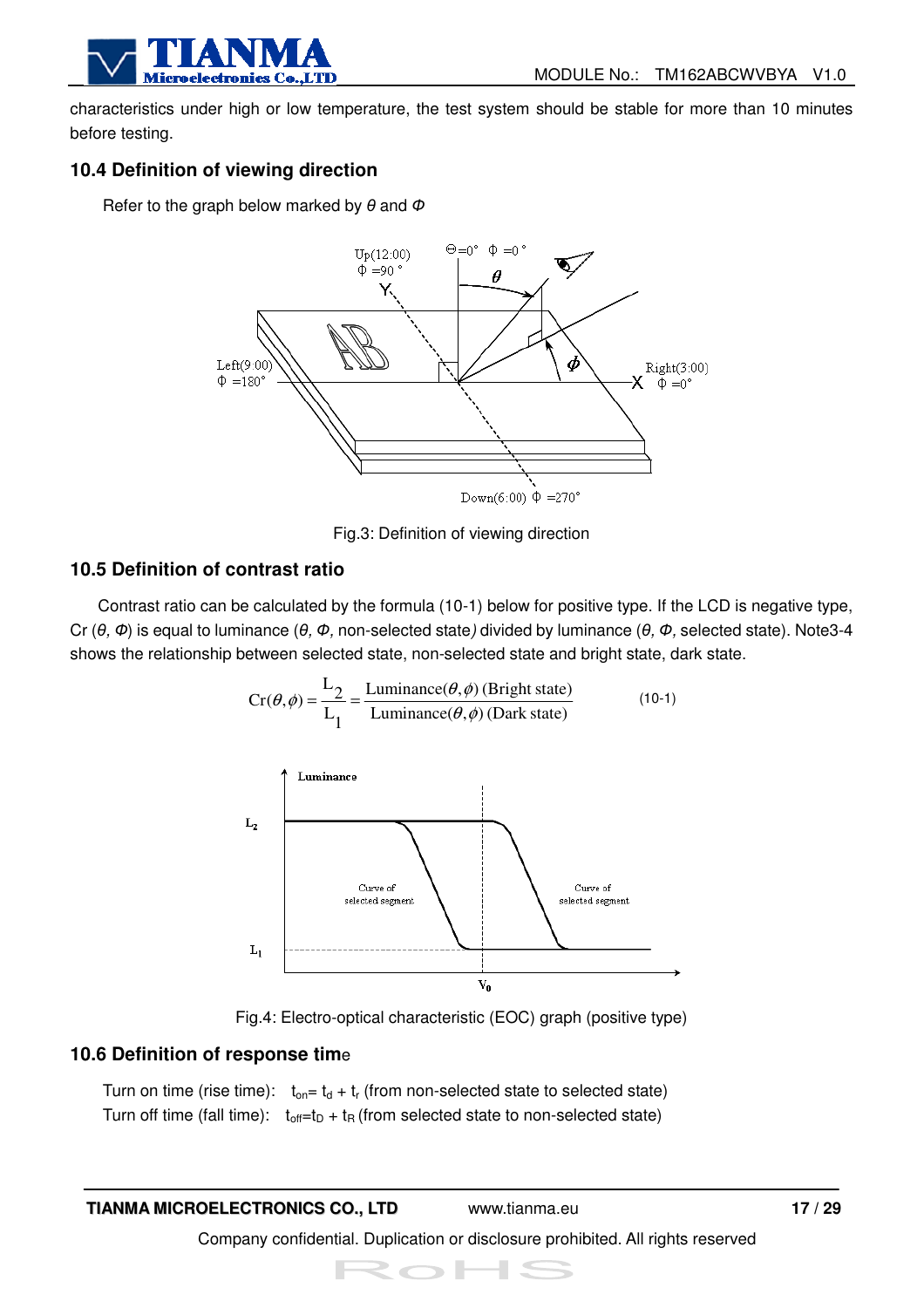



Fig.5: Definition of response time (positive type)

#### **10.7 Definition of viewing angle**



Fig.6: Definition of viewing angle

- $\theta_1$  ——range of viewing angle from up to down
- $\theta_2$  ——range of viewing angle from left to right.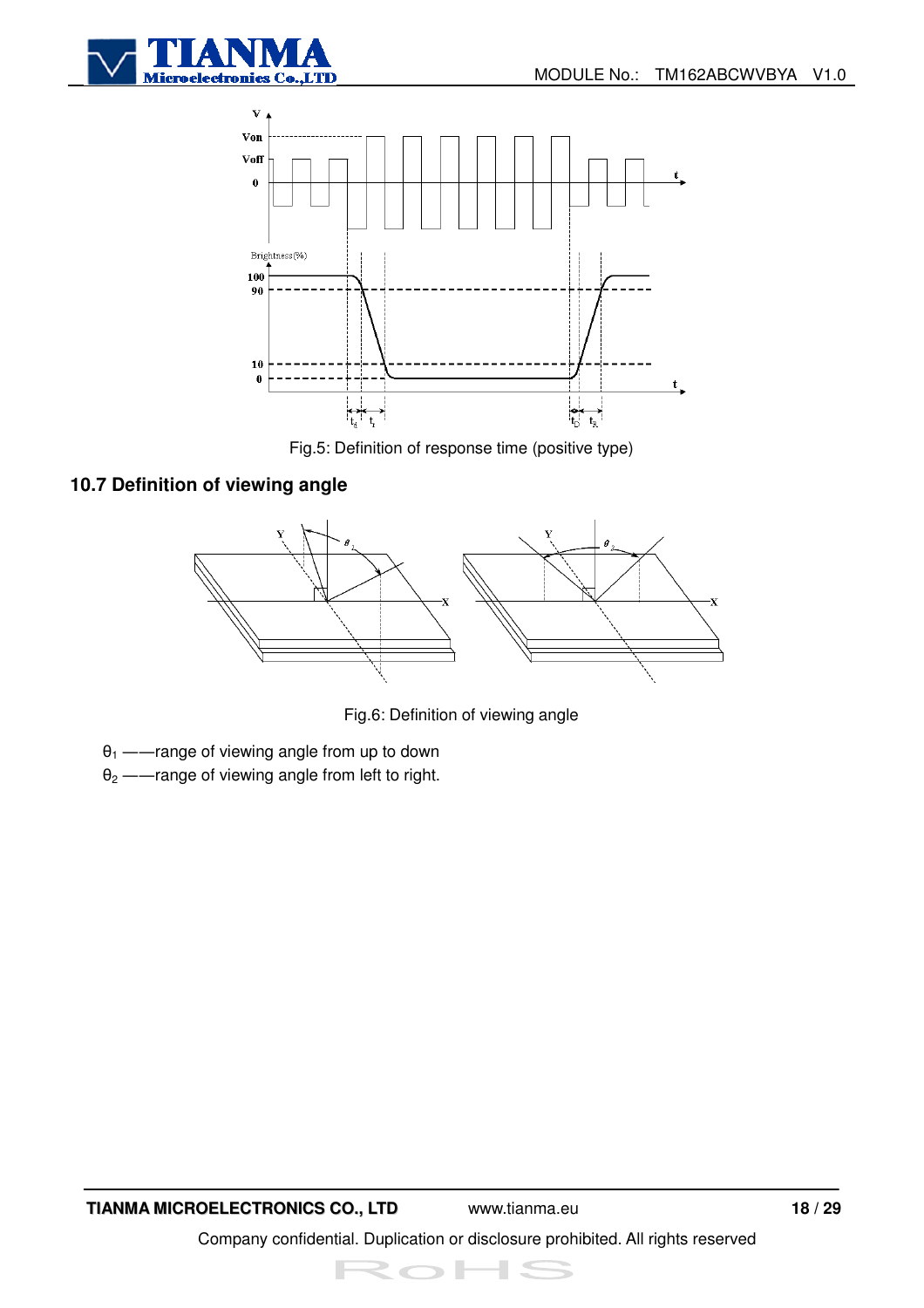

## **11 Reliability**

#### **11.1 Content of Reliability Test** Ta=25

|                | 11.1 CONTENT OF BEHADING TEST                                                                                                                              | c>=bi                                                                   |                                                                                                                                                                                                    |  |  |
|----------------|------------------------------------------------------------------------------------------------------------------------------------------------------------|-------------------------------------------------------------------------|----------------------------------------------------------------------------------------------------------------------------------------------------------------------------------------------------|--|--|
| No             | <b>Test Item</b>                                                                                                                                           | <b>Test condition</b>                                                   | Criterion                                                                                                                                                                                          |  |  |
| 1              | High Temperature Storage                                                                                                                                   | 80℃±2℃ 120H<br>Restore 2H at 25℃<br>Power off                           |                                                                                                                                                                                                    |  |  |
| $\overline{2}$ | Low Temperature Storage                                                                                                                                    | -30°C±2°C 120H<br>Restore 2H at 25°C<br>Power off                       |                                                                                                                                                                                                    |  |  |
| 3              | <b>High Temperature Operation</b>                                                                                                                          | 70℃±2℃ 120H<br>Restore 2H at 25°C<br>Power on                           |                                                                                                                                                                                                    |  |  |
| 4              | Low Temperature Operation                                                                                                                                  | $-20^{\circ}$ C $\pm 2^{\circ}$ C 120H<br>Restore 4H at 25℃<br>Power on | After testing, cosmetic<br>and electrical defects                                                                                                                                                  |  |  |
| 5              | High Temperature & Humidity Operation                                                                                                                      | 40℃±2℃ 90%RH 120H<br>Power on                                           |                                                                                                                                                                                                    |  |  |
| 6              | $-30^{\circ}$ C $-25^{\circ}$ C $-80^{\circ}$ C<br>30 <sub>min</sub><br>30min 5min<br>Temperature Cycle<br>after 10 cycle, Restore 2H at 25°C<br>Power off |                                                                         |                                                                                                                                                                                                    |  |  |
| 7              | <b>Vibration Test</b>                                                                                                                                      | 10Hz $\sim$ 150Hz, 100m/s <sup>2</sup> , 120min                         |                                                                                                                                                                                                    |  |  |
| 8              | <b>Shock Test</b>                                                                                                                                          | Half-sine wave, $300m/s^2$ , 18ms                                       |                                                                                                                                                                                                    |  |  |
| 9              | Drop Test(package state)                                                                                                                                   | 800mm, concrete floor, 1 corner,<br>3edges, 6 sides each time           | 1. After testing,<br>cosmetic and electrical<br>defects should not<br>happen.<br>2.the product should<br>remain at initial place<br>3. Product uncovered<br>or package broken is<br>not permitted. |  |  |

Notes:

1. Each test item applies for a test sample only once, the test sample can not be used again in any other test item.

- 2. The test sample is inspected after 2 hours or more storing at room temperature and room humidity after each test item is finished.
- 3. The criteria refer to 11.2.

#### **TIANMA MICROELECTRONICS CO., LTD** www.tianma.eu **19 / 29**

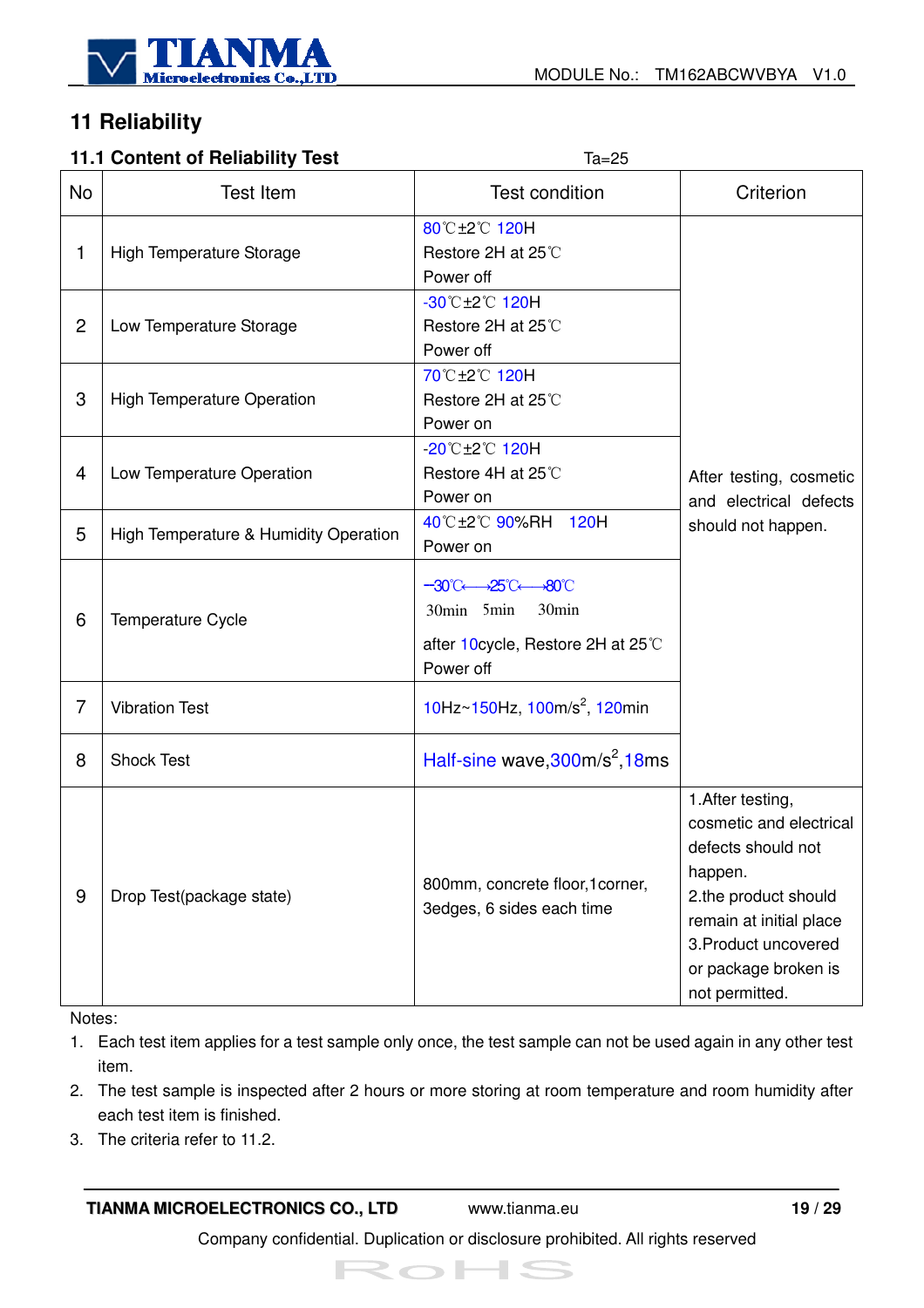

#### **11.2 Inspection of criteria**

| <b>Remark</b><br>NO.    | <b>Content</b>                                                                                                                                                                   |
|-------------------------|----------------------------------------------------------------------------------------------------------------------------------------------------------------------------------|
| 1                       | Functional test is OK.<br>Missing Segment, shorts, unclear segment, non-display, display abnormally, liquid crystal leak<br>are unallowable.                                     |
| $\mathbf 2$             | After testing, cosmetic defects should not happen, no low temperature bubbles, seal loose and<br>fall, frame rainbow, ACF bubble growing are unallowable in the appearance test. |
| 3                       | Total current consumption should not be over 10% of initial value.                                                                                                               |
| $\overline{\mathbf{4}}$ | After tests being executed, Contrast must be larger than 70% of its initial value prior to the<br>tests.                                                                         |
| 5                       | No glass crack, chipped glass, end seal loose frame crack and so on.                                                                                                             |
| 6                       | No structure loose and fall.                                                                                                                                                     |

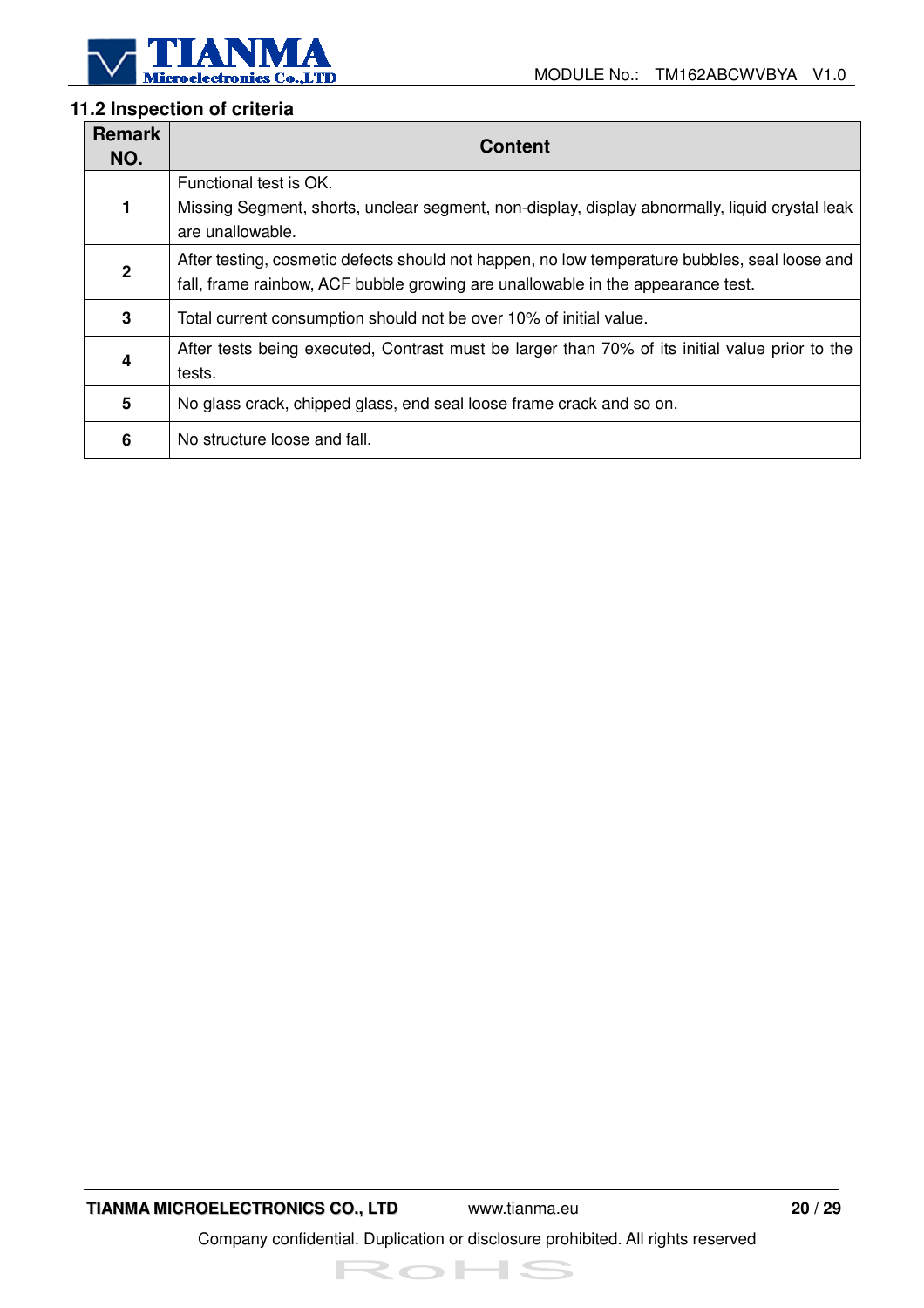

## **12 Quality level**

#### **12.1 Classification of defects**

Major defects (MA): A major defect refers to a defect that may substantially degrade usability for product applications, including all functional defects (such as no display, abnormal display, open or missing segment, short circuit, missing component), outline dimension beyond the drawing, progressive defects and those affecting reliability.

Minor defects (MI): A minor defect refers to a defect which is not considered to be able to substantially degrade the product application or a defect that deviates from existing standards almost unrelated to the effective use of the product or its operation, such as black spot, white spot, bright spot, pinhole, black line, white line, contrast variation, glass defect, polarizer defect, etc.

#### **12.2 Definition of inspection range**



#### **12.3 Inspection items and general notes**

|                  | Should any defects which are not specified in this standard happen, additional standard shall<br>be determined by mutual agreement between customer and TIANMA. |                                                                                                   |  |  |  |  |
|------------------|-----------------------------------------------------------------------------------------------------------------------------------------------------------------|---------------------------------------------------------------------------------------------------|--|--|--|--|
|                  |                                                                                                                                                                 | Viewing area should be the area which TIANMA guarantees.                                          |  |  |  |  |
|                  | Limit sample should be prior to this Inspection standard.                                                                                                       |                                                                                                   |  |  |  |  |
| General<br>notes | Viewing judgment should be under static pattern.                                                                                                                |                                                                                                   |  |  |  |  |
|                  | Inspection conditions                                                                                                                                           |                                                                                                   |  |  |  |  |
|                  |                                                                                                                                                                 | Inspection distance: 250 mm (from the sample) Temperature<br>$:25\pm5$ ºC                         |  |  |  |  |
|                  |                                                                                                                                                                 | Inspection angle : 45 degrees in 12 o'clock direction (all defects in viewing area should be      |  |  |  |  |
|                  | inspected from this direction)                                                                                                                                  |                                                                                                   |  |  |  |  |
|                  | Pinhole, Bright spot, Black                                                                                                                                     |                                                                                                   |  |  |  |  |
|                  | spot, White spot, Black line,                                                                                                                                   | The color of a small area is different from the remainder. The                                    |  |  |  |  |
|                  | White Line, Foreign particle,                                                                                                                                   | phenomenon doesn't change with voltage                                                            |  |  |  |  |
|                  | <b>Bubble</b>                                                                                                                                                   |                                                                                                   |  |  |  |  |
|                  | Contrast variation                                                                                                                                              | The color of a small area is different from the remainder. The<br>phenomenon changes with voltage |  |  |  |  |
| Inspection       | Polarizer defect                                                                                                                                                | Scratch, Dirt, Particle, Bubble on polarizer or between                                           |  |  |  |  |
| items            |                                                                                                                                                                 | polarizer and glass                                                                               |  |  |  |  |
|                  | <b>Functional defect</b>                                                                                                                                        | no display, display abnormally, open or missing segment,                                          |  |  |  |  |
|                  |                                                                                                                                                                 | short circuit, False viewing direction                                                            |  |  |  |  |
|                  | Glass defect                                                                                                                                                    | Glass crack, Shaved corner of glass, Surplus glass                                                |  |  |  |  |
|                  | Segment defect                                                                                                                                                  | Pin holes or cracks in segment, Transformation of segment                                         |  |  |  |  |
|                  | PCB defect                                                                                                                                                      | Components assembly defect                                                                        |  |  |  |  |

**TIANMA MICROELECTRONICS CO., LTD** www.tianma.eu **21 / 29**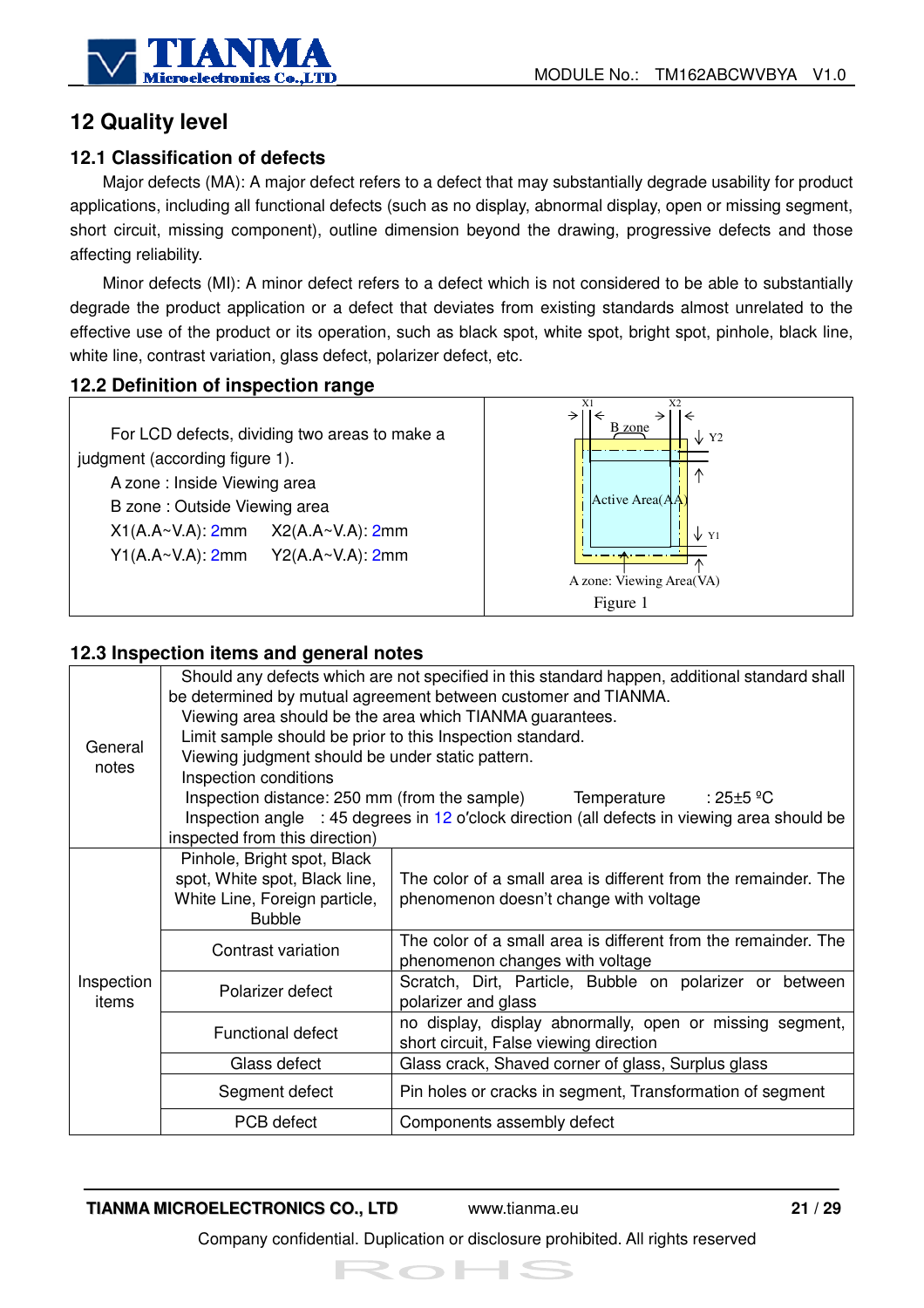

#### **12.4 Outgoing Inspection level**

| Outgoing Inspection                        | Inspection conditions                 |  | Inspection  |      |     |      |  |
|--------------------------------------------|---------------------------------------|--|-------------|------|-----|------|--|
| standard                                   |                                       |  | Max.        | Unit | IL  | AQL  |  |
| <b>Major Defects</b>                       | See 13.3 general notes                |  | 13.5<br>See |      |     | 0.65 |  |
| <b>Minor Defects</b>                       | See 13.3 general notes<br>13.5<br>See |  |             |      | 1.5 |      |  |
| Note: Sampling standard conforms to GB2828 |                                       |  |             |      |     |      |  |

#### **12.5 Inspection Items and Criteria**

|                  |                                                                 |                                                                                              | Judgment standard |                                    |                   |               |  |  |  |
|------------------|-----------------------------------------------------------------|----------------------------------------------------------------------------------------------|-------------------|------------------------------------|-------------------|---------------|--|--|--|
| Inspection items |                                                                 |                                                                                              |                   | Category                           | Acceptable number |               |  |  |  |
|                  |                                                                 |                                                                                              |                   |                                    | A zone            | B zone        |  |  |  |
|                  | Black spot, white<br>spot, Bright Spot,                         | b                                                                                            | A                 | $\Phi \leq 0.10$                   | Neglected         |               |  |  |  |
| 1                | Pinhole, Foreign<br>Particle, Particle in<br>glass,<br>or<br>on | a                                                                                            |                   | $0.10 < \Phi \le 0.20$             | 3                 | Neglected     |  |  |  |
|                  | Scratch on glass                                                | $\Phi = (a+b)/2(m)$                                                                          | $\mathsf C$       | $0.20 < \Phi$                      | $\pmb{0}$         |               |  |  |  |
|                  | Black line, White                                               |                                                                                              | A                 | $W \le 0.02$                       | Neglected         |               |  |  |  |
| $\overline{c}$   | Particle<br>line,<br>Between Polarizer<br>and glass, Scratch    | $W_{\cdot}\ltimes$<br>Width                                                                  |                   | $0.02 < W \le 0.05$<br>$L \le 3.0$ | 3                 | Neglected     |  |  |  |
| on glass         |                                                                 | L:Length(mm)                                                                                 | $\mathsf C$       | $W > 0.05$ or L $> 3.0$            | $\mathbf 0$       |               |  |  |  |
|                  | Contrast<br>variation                                           | $\mathbf b$<br>a<br>$\Phi = (a+b)/2$ (mm)                                                    | A                 | $\Phi \leq 0.2$                    | Neglected         |               |  |  |  |
|                  |                                                                 |                                                                                              | B                 | $0.2 < \Phi \le 0.3$               | $\overline{c}$    | Neglecte      |  |  |  |
| 3                |                                                                 |                                                                                              | C                 | $0.3 < \Phi \le 0.4$               | 1                 | d             |  |  |  |
|                  |                                                                 |                                                                                              | D                 | $0.4<\Phi$                         | $\boldsymbol{0}$  |               |  |  |  |
|                  |                                                                 |                                                                                              |                   | Total defective point(B,C)         | 3                 |               |  |  |  |
| $\overline{4}$   | Bubble inside cell                                              |                                                                                              |                   | any size                           | none              | none          |  |  |  |
| b                | Polarizer defect (if                                            | Scratch, damage on<br>polarizer, Particle on<br>polarizer or between<br>polarizer and glass. |                   | Refer to item 1 and item 2.        |                   |               |  |  |  |
|                  | Polarizer is used)                                              | Bubble, dent and                                                                             | A                 | $\Phi \leq 0.3$                    | Neglected         |               |  |  |  |
|                  |                                                                 | convex                                                                                       | B                 | $0.3 < \Phi \le 0.7$               | $\overline{c}$    | Neglecte<br>d |  |  |  |
|                  |                                                                 |                                                                                              | C                 | $0.7<\Phi$                         | $\pmb{0}$         |               |  |  |  |

#### **TIANMA MICROELECTRONICS CO., LTD** www.tianma.eu **22 / 29**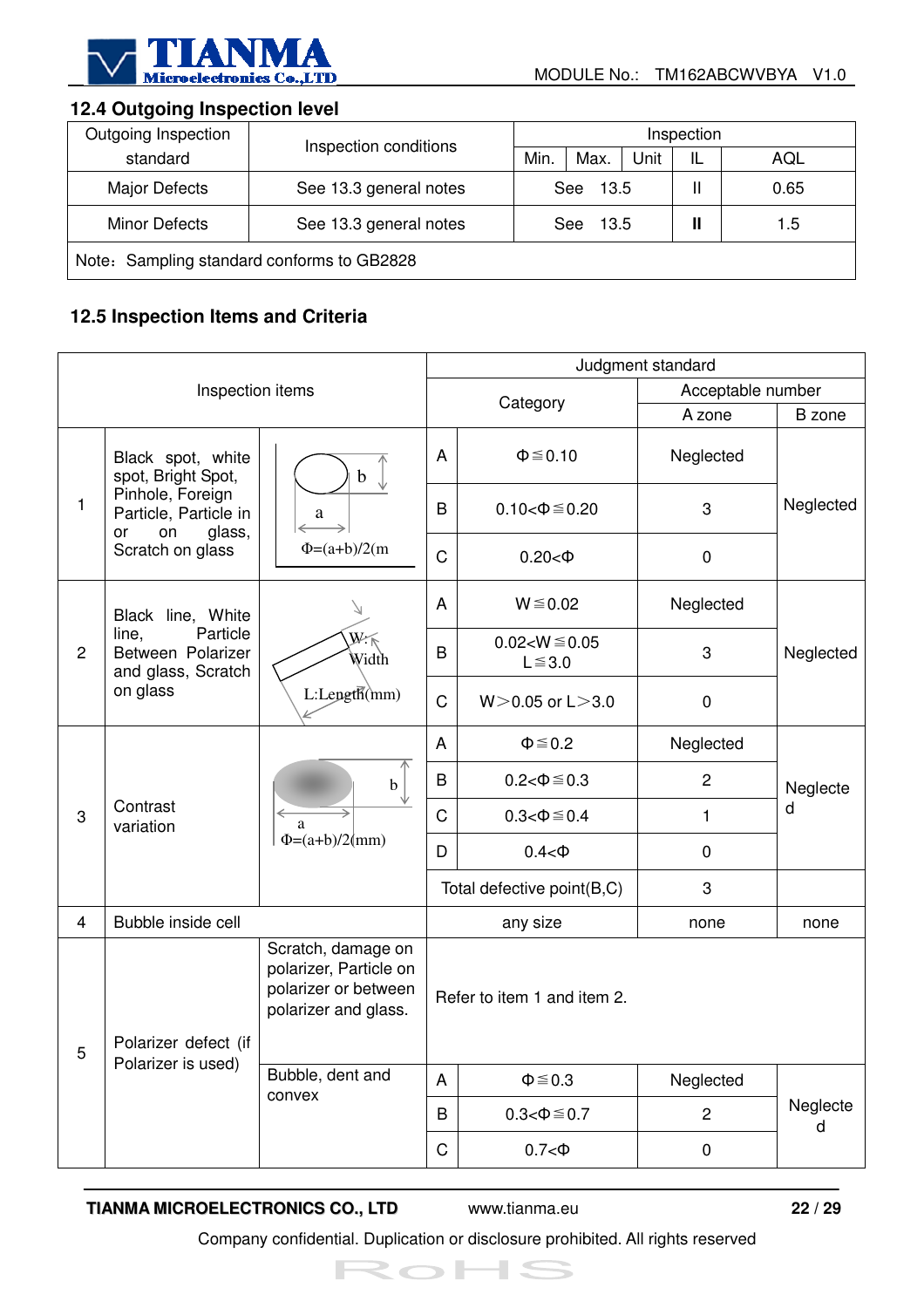

|                | Surplus                                  | Stage surplus glass<br>⊕     | $b \leq 0.3$ mm                                        |                                               |                    |  |  |
|----------------|------------------------------------------|------------------------------|--------------------------------------------------------|-----------------------------------------------|--------------------|--|--|
| 6              | glass                                    | Surrounding surplus<br>glass | Should not influence outline dimension and assembling. |                                               |                    |  |  |
| $\overline{7}$ | Open segment or open common              |                              | Not permitted                                          |                                               |                    |  |  |
| 8              | Short circuit                            |                              | Not permitted                                          |                                               |                    |  |  |
| 9              | False viewing direction                  |                              | Not permitted                                          |                                               |                    |  |  |
| 10             | Contrast ratio uneven                    |                              | According to the limit specimen                        |                                               |                    |  |  |
| 11             | Crosstalk                                |                              | According to the limit specimen                        |                                               |                    |  |  |
| 12             | Black / White spot(display)              |                              | Refer to item 1                                        |                                               |                    |  |  |
| 13             | Black /White line(display)               |                              | Refer to item 2                                        |                                               |                    |  |  |
| 14             |                                          |                              | not counted                                            | Max.3 dots allowed                            |                    |  |  |
|                |                                          |                              | $x<0.1$ mm                                             | $0.1$ mm $\leq$ x $\leq$ 0.2mm                |                    |  |  |
|                | Pin<br>holes<br>and<br>cracks in segment |                              | $x=(a+b)/2$                                            |                                               | Max.3<br>dots      |  |  |
|                |                                          | r-D                          | not counted                                            | Max.2 dots allowed<br>each segment            | allowed            |  |  |
|                |                                          |                              | $A<0.1$ mm                                             | $0.1$ mm $\leq$ A $\leq$ 0.2mm<br>$D<0.25$ mm |                    |  |  |
| 15             | Transformation of<br>segment             | م                            | not counted                                            | Max.1 defect allowed<br>each segment          |                    |  |  |
|                |                                          |                              | $x<0.1$ mm                                             | $0.1$ mm $\leq$ x $\leq$ 0.2mm                | Max.3              |  |  |
|                |                                          |                              | $x=(a+b)/2$                                            |                                               |                    |  |  |
|                |                                          |                              | not counted                                            | Max.1 defect allowed<br>each segment          | defects<br>allowed |  |  |
|                |                                          |                              | $a<0.1$ mm                                             | $0.1$ mm $\leq a \leq 0.2$ mm<br>D>0          |                    |  |  |

**TIANMA MICROELECTRONICS CO., LTD** www.tianma.eu **23 / 29**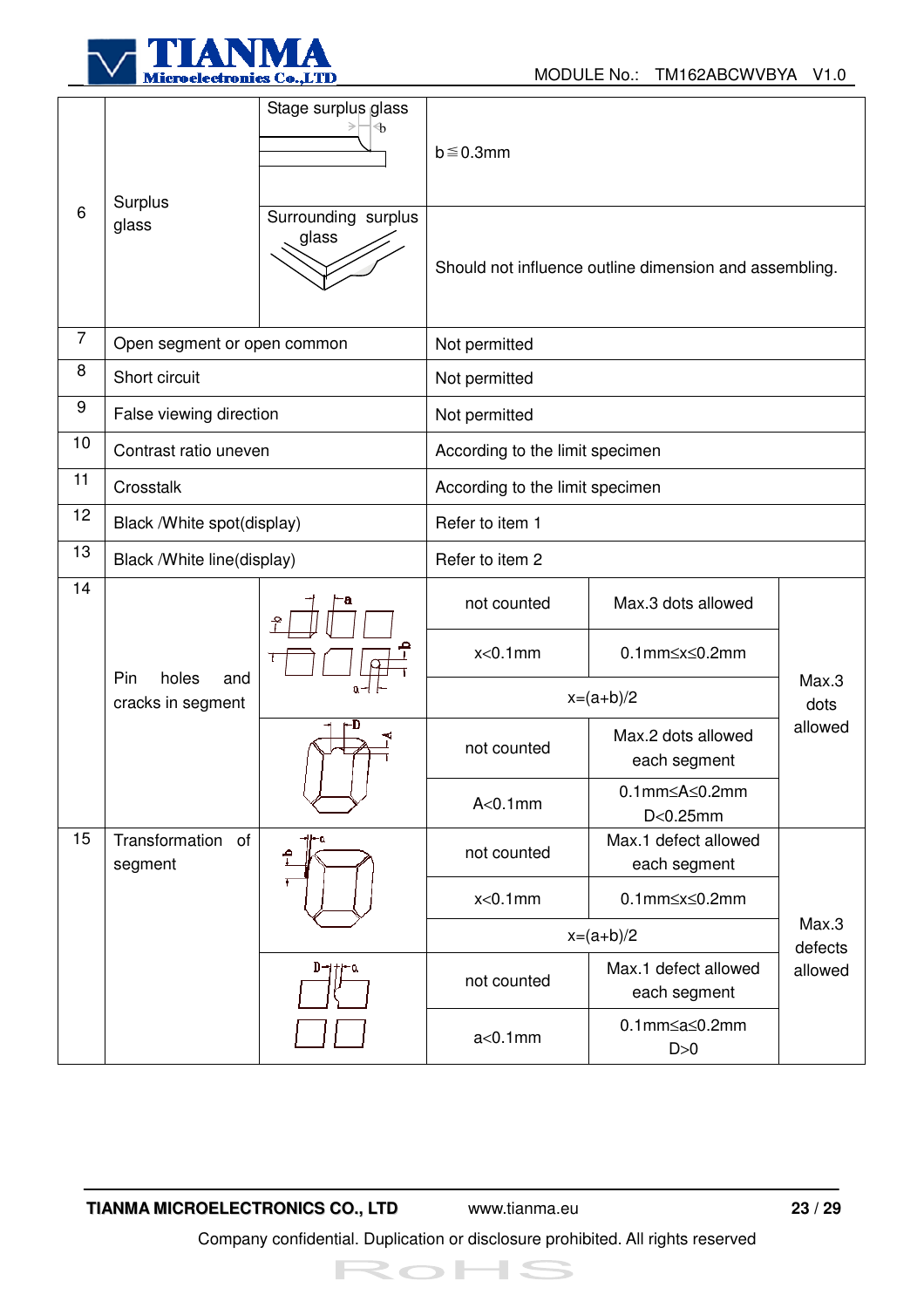

|  |  |  | 0.8W≤a≤1.2W<br>a=measured value of width<br>W=nominal value of width | Max.2<br>defects<br>allowed |
|--|--|--|----------------------------------------------------------------------|-----------------------------|
|--|--|--|----------------------------------------------------------------------|-----------------------------|

|                  |                          |                                                                                                                                                     | Judgment standard                                     |                                                                                                                                      |                             |  |
|------------------|--------------------------|-----------------------------------------------------------------------------------------------------------------------------------------------------|-------------------------------------------------------|--------------------------------------------------------------------------------------------------------------------------------------|-----------------------------|--|
| Inspection items |                          |                                                                                                                                                     | Category(application: B zone)<br>Acceptable<br>number |                                                                                                                                      |                             |  |
|                  |                          | The front of lead terminals<br>$\mathbf c$<br>W<br>a                                                                                                | $\mathsf{A}$<br>B                                     | $a \leq t$ , $b \leq 1/5W$ , $c \leq 3mm$<br>Crack at two sides of lead<br>terminals should not cover<br>patterns and alignment mark |                             |  |
| 16               | Glass<br>defect<br>crack | 2) Surrounding crack-non-contact side<br>seal<br>$\sqrt{b}$<br>-a<br>$\mathbf{c}$<br>Inner border line of the seal<br>Outer border line of the seal |                                                       | b < Inner borderline of the seal                                                                                                     | Max.3<br>defects<br>allowed |  |
|                  |                          | 3 Surrounding crack- contact side<br>seal<br>c<br>Inner border line of the seal<br>Outer border line of the seal                                    | b < Outer borderline of the seal                      |                                                                                                                                      |                             |  |
|                  |                          | 4Corner                                                                                                                                             | A                                                     | 3.0, c<br>t, b<br>3.0<br>a                                                                                                           |                             |  |

#### **TIANMA MICROELECTRONICS CO., LTD.** www.tianma.eu 24 / 29

 $\overline{w}$ 

 $\bigcirc$ 

 $\Rightarrow$ 

Company confidential. Duplication or disclosure prohibited. All rights reserved

 $a \rightarrow t$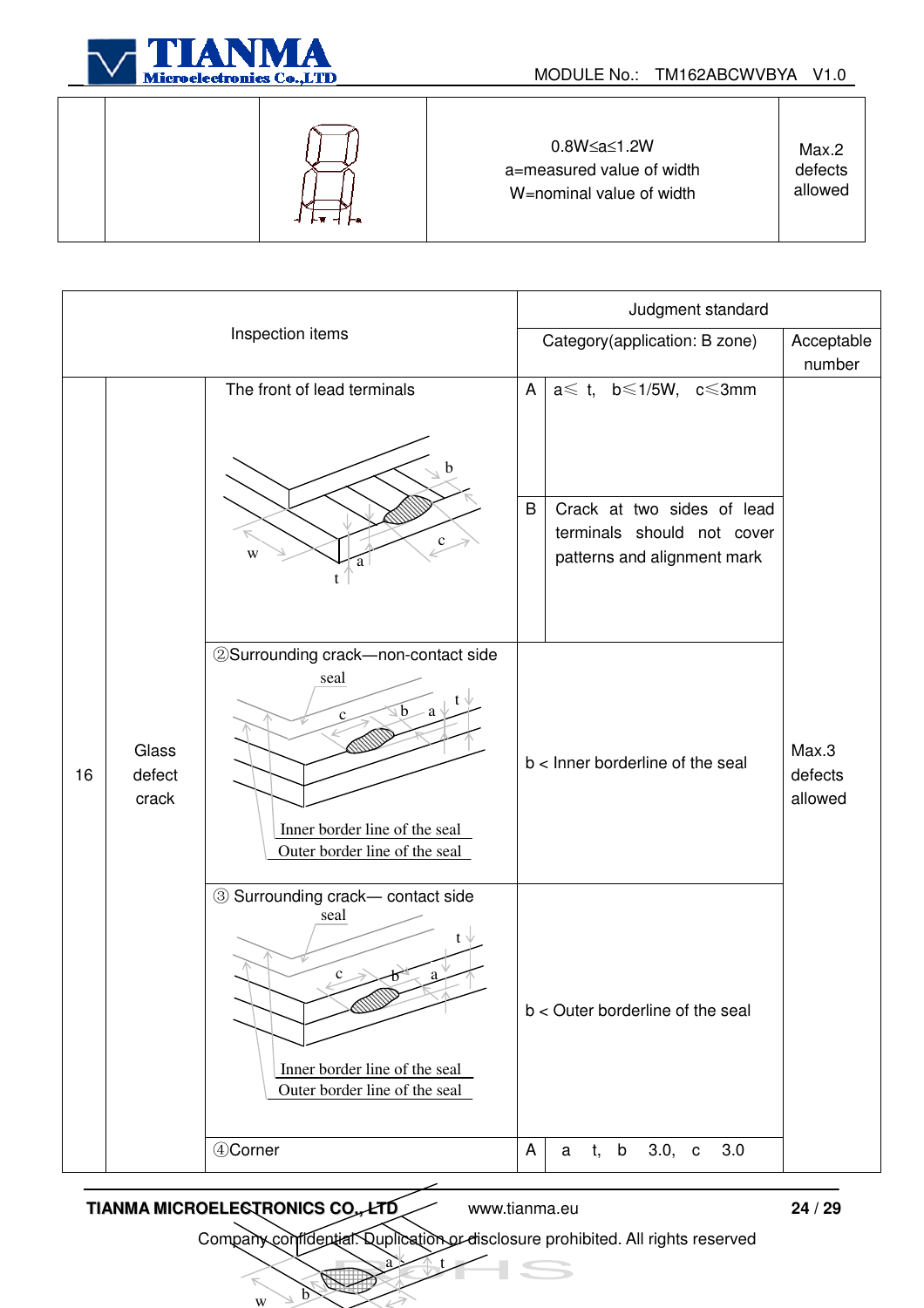

|  | B | Glass crack should not cover  |  |
|--|---|-------------------------------|--|
|  |   | patterns u and alignment mark |  |
|  |   | and patterns.                 |  |
|  |   |                               |  |
|  |   |                               |  |
|  |   |                               |  |
|  |   |                               |  |
|  |   |                               |  |
|  |   |                               |  |

|    |                      | Inspection items                                                                                                                                                                                                                                                                                                                                                                                                                                                                                                                                    | Judgment standard                                                                                                                                                    |
|----|----------------------|-----------------------------------------------------------------------------------------------------------------------------------------------------------------------------------------------------------------------------------------------------------------------------------------------------------------------------------------------------------------------------------------------------------------------------------------------------------------------------------------------------------------------------------------------------|----------------------------------------------------------------------------------------------------------------------------------------------------------------------|
|    |                      |                                                                                                                                                                                                                                                                                                                                                                                                                                                                                                                                                     | Category(application: B zone)                                                                                                                                        |
| 17 | <b>PCB</b><br>defect | Component soldering:<br>No cold soldering, short, open circuit,<br>burr, tin ball<br>flat<br>encapsulation<br>The<br>component<br>position deviation must be less than 1/3<br>width of the pin (Pic.1);<br>the sheet component deviation:<br>Pin deviates from the pad and contact<br>with<br>the near<br>components<br>is<br>not<br>permitted (Pic.2)<br>lead defect:<br>The lead lack must be less than 1/3 of its<br>width;<br>The lead burr must be less than 1/3 of<br>the seam;<br>Impurities connect with the near leads is<br>not permitted | Component<br>$\leq W/2$<br>Component<br>Soldering pad<br>Lead<br>L1>0<br>L2>0                                                                                        |
|    |                      | Connector soldering:<br>Soldering tin is at contact position of the<br>plug and socket is not permitted<br>No foundation is scald<br>Serious cave distortion on plug and<br>socket contact pin is not permitted                                                                                                                                                                                                                                                                                                                                     | पापापाए<br><del>.</del><br><b>Base Board</b><br>head<br>Soldering tin is not permit in this area<br>Soldering tin is not permit in this area<br>socket<br>Base Board |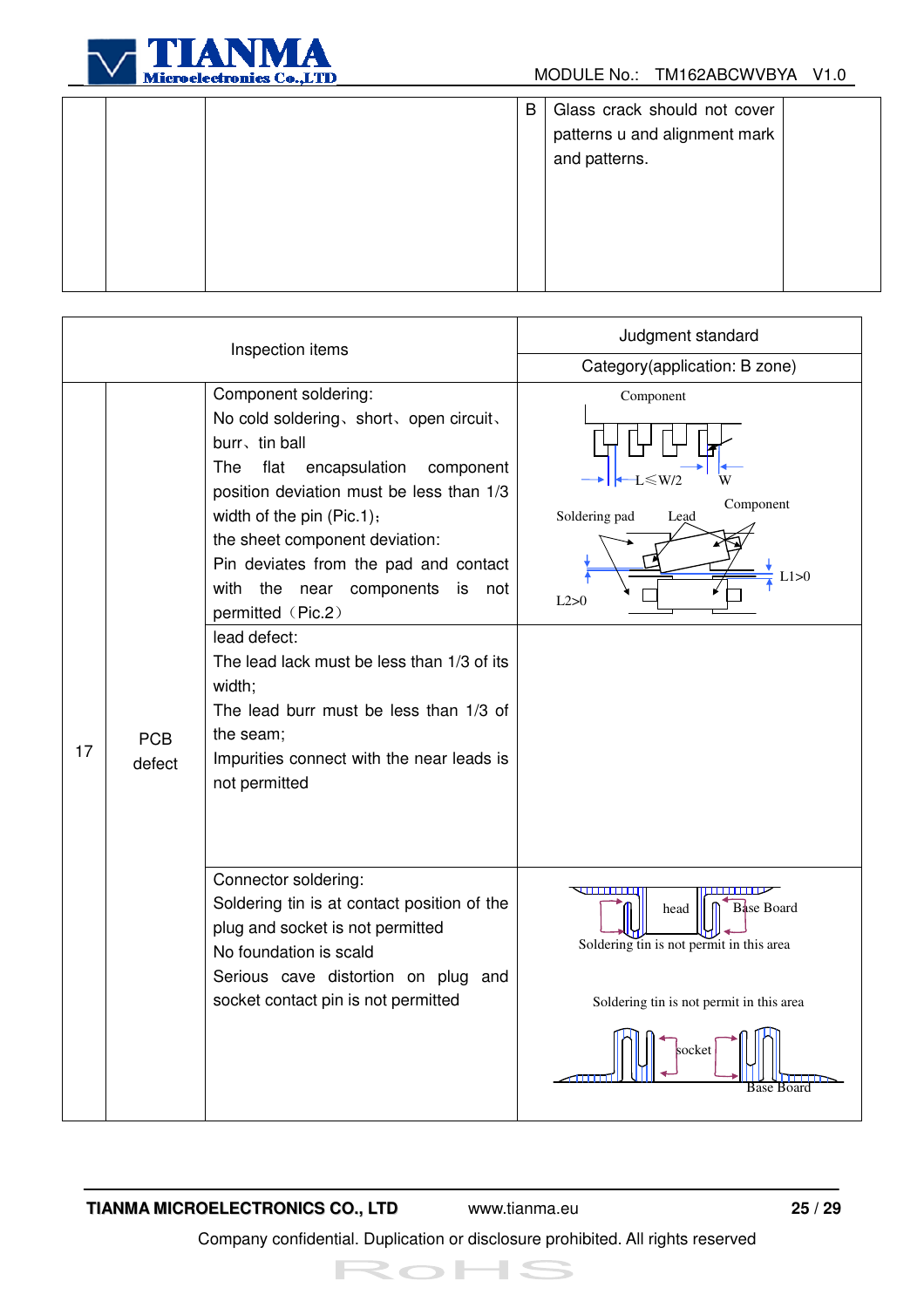

|  | Glue on root of the speaker receiver and<br>motor lead:<br>The insulative coat of the lead must join<br>into the PCB; the protected glue must<br>envelop to the insulative coat. | Lead<br>Glue<br><b>PCB</b><br>Insulative coat |
|--|----------------------------------------------------------------------------------------------------------------------------------------------------------------------------------|-----------------------------------------------|
|--|----------------------------------------------------------------------------------------------------------------------------------------------------------------------------------|-----------------------------------------------|

**TIANMA MICROELECTRONICS CO., LTD** www.tianma.eu **26 / 29**  Company confidential. Duplication or disclosure prohibited. All rights reserved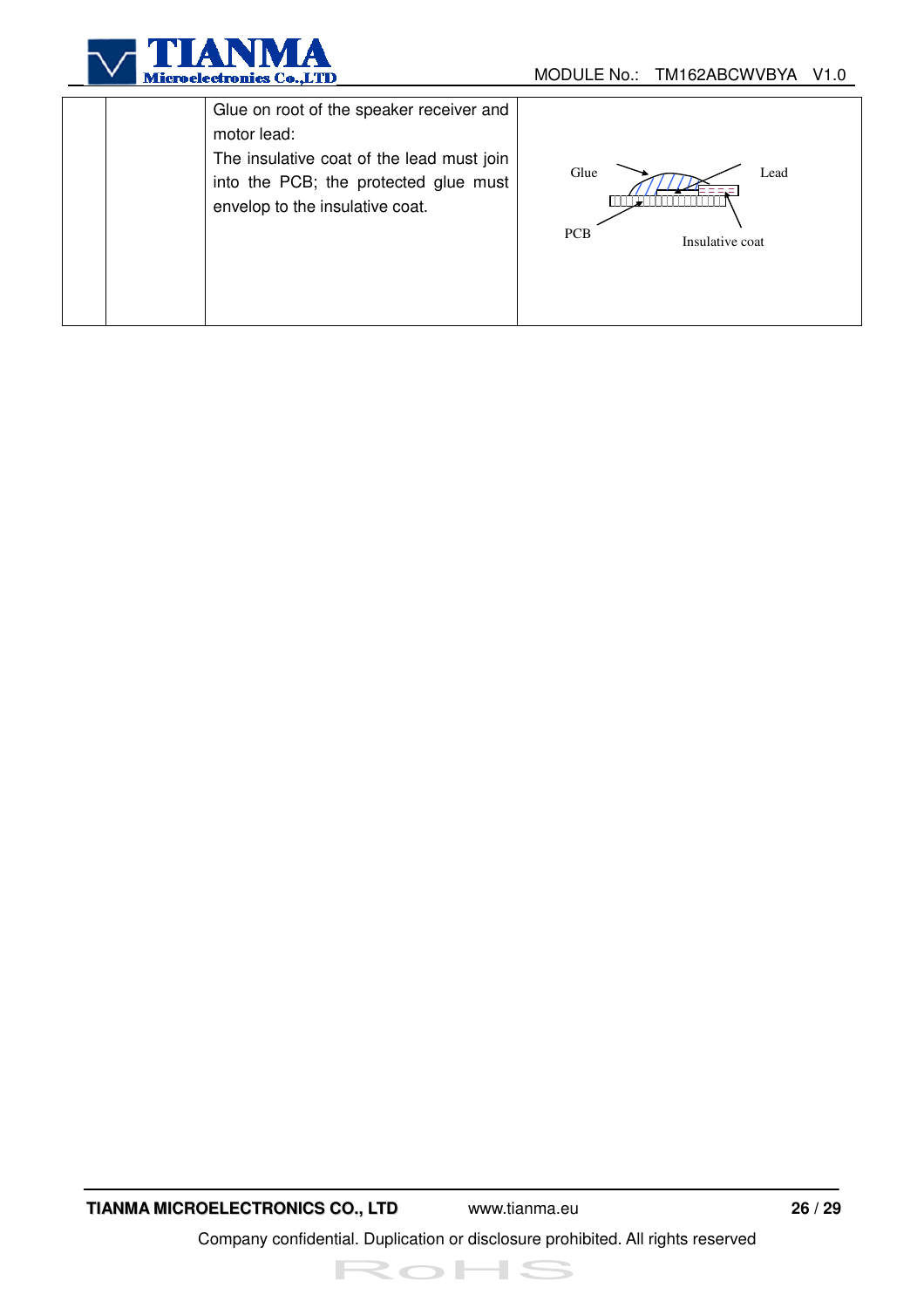

## **13 Precautions for Use of LCD Modules**

#### 13.1 **Handling Precautions**

- 13.1.1 The display panel is made of glass. Do not subject it to a mechanical shock by dropping it from a high place, etc.
- 13.1.2 Liquid in LCD is hazardous substance, if the display panel is damaged and the liquid crystal substance inside it leaks out, be sure not to get any in your mouth, if the substance comes into contact with your skin or clothes, thoroughly and promptly wash it off using soap and water.
- 13.1.3 Do not apply excessive force to the display surface or the adjoining areas since this may cause the color tone to vary.
- 13.1.4 Don't touch, push or rub the exposed polarizer covering the display surface of the LCD module with anything harder than an HB pencil lead, the polarizer is soft and easily scratched, handle it carefully.
- 13.1.5 Don't put or attach anything on the display area to avoid leaving any marks on.
- 13.1.6 If the display surface is contaminated or becomes dusty, breathe on the surface and gently wipe it with a soft dry cloth. do not scrub hard to avoid damage the surface. If still not completely clear, moisten cloth with one of the following solvents:

— Isopropyl alcohol

- Ethyl alcohol
- Solvents other than those mentioned above may damage the polarizer. Especially, do not use the following:
	- Water
	- Ketone
	- Aromatic solvents
- 13.1.7 Do not attempt to disassemble the LCD Module.
- 13.1.8 If the logic circuit power is off, do not apply the input signals.
- 13.1.9 Avoid using the same display pattern long time (continuous ON segment).Software must be prepared so that the pattern will be changed
- 13.1.10 To prevent destruction of the elements by static electricity, be careful to maintain an optimum work environment.
	- a. Be sure to ground the body and electric appliances when handling the LCD Modules. It is preferable to use conductive mat on table and wear cotton clothes or conductive processed fibre. Synthetic fibre is not recommended.
	- b. Tools required for assembly, such as soldering irons, must be properly ground.
	- c. To reduce the amount of static electricity generated, do not conduct assembly and other work under dry conditions.
	- d. The LCD Module is coated with a film to protect the display surface. Be careful and slow when peeling off this protective film since static electricity may be generated. It is recommended to use ionic fan or machine when operating. It is recommended to remove the protection foil slowly  $(> 3 \text{ sec.})$ .
	- e. It is preferable to wear gloves etc, to avoid damaging the LCD. Please do not touch electrodes with bare hands or avoid any other contamination.

#### **13.2 Storage precautions**

- 13.2.1 When storing the LCD modules, avoid exposure to direct sunlight or to the light of fluorescent lamps.
- 13.2.2 The LCD modules should be stored under the storage temperature range. If the LCD modules will be stored for a long time, the recommend condition is:

#### **TIANMA MICROELECTRONICS CO., LTD** www.tianma.eu **27 / 29**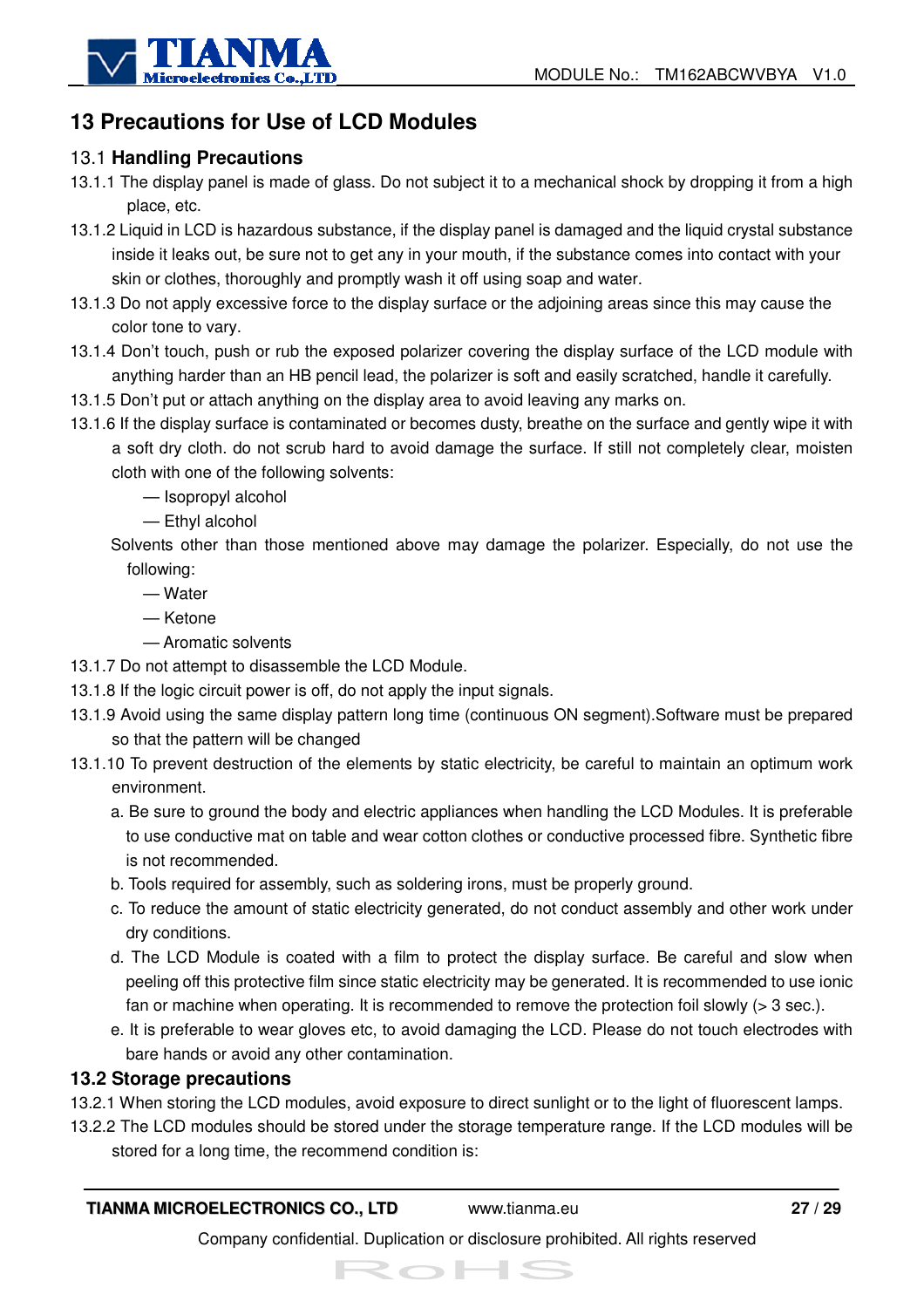

Temperature :  $5 \sim 40$ 

Relatively humidity: ≤80%

- 13.2.3 The LCD modules should be stored in a clean environment or room, free from acid, alkali and harmful gas.
- 13.2.4 Store the module in anti-static electricity container and without any physical load.

#### **13.3 Transportation precautions**

The LCD modules should be no falling and violent shocking during transportation, and also should avoid excessive press, water, damp and sunshine.

#### **13.4 Soldering**

- 13.4.1 Use the high quality solders, only solder the I/O terminals.
- 13.4.2 No higher than 280 and time less than 3-4 second during soldering.
- 13.4.3 Rewiring: no more than 3 times.
- 13.4.4 when you remove connector or cable soldered to I/O terminals, please confirm that solder is fully melted. If you remove by force, electrodes at I/O terminals may be damaged (or stripped off). It is recommended to use solder suction machine.